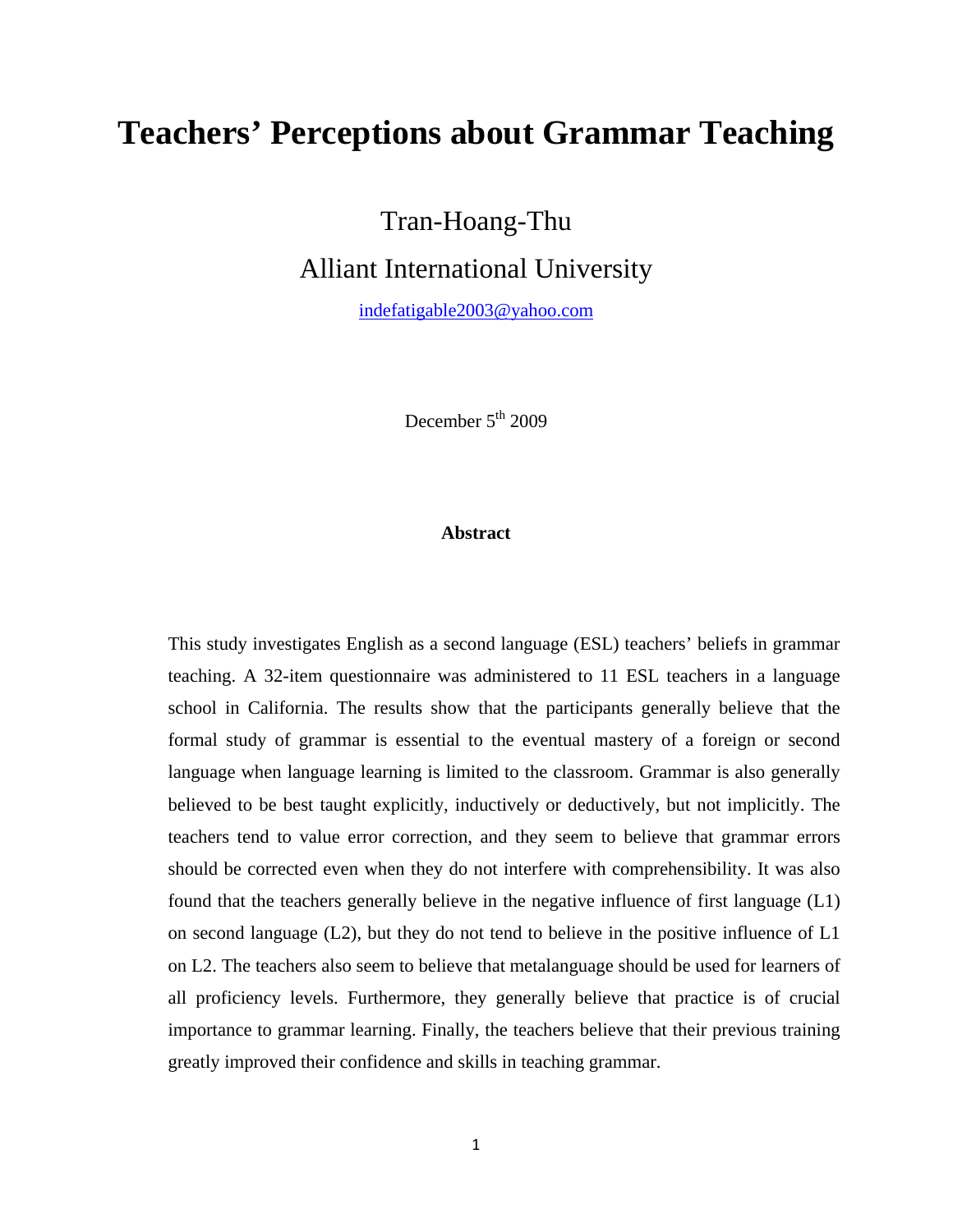#### **Literature Review**

This literature review will begin by discussing the power of beliefs and the rationale behind the study of teacher beliefs in education in general. A brief survey of studies that have looked at teacher beliefs in various areas of study will then be presented. After that, the role of grammar in language learning and the approaches to grammar teaching will be addressed, respectively. Finally, studies investigating teacher beliefs in teaching grammar will be pointed out and some research studies will also be described in greater detail.

#### **Beliefs and Their Characteristics**

Beliefs are powerful and they can greatly influence human behaviors. As Brown and Rodgers (2002) indicated, beliefs can cause couples to wed and soldiers to fight, or they can even sicken and heal. In addition, beliefs are also considered to be a central construct in all disciplines that deal with human behavior and learning (Fisherbein & Ajzen, 1975; Ajzen, 1988; Bernat & Gvozdenko, 2005). Despite its importance as well as power, defining what beliefs are is not an easy task. In fact, as Williams and Burden asserted, beliefs are extremely difficult to define and evaluate, but there seems to be a number of helpful statements that can be made about them. They postulated that beliefs seem to be culturally bound, to be formed early in life, and to be resistant to change. Beliefs may have been known for their complexity. For example, Beach (1994) pointed out that beliefs are complex and multifaceted. As an attempt to define beliefs, Woods (1996) wrote "Beliefs refer to an acceptance of a proposition for which there is no conventional knowledge, one that is not demonstrable, and for which there is accepted disagreement" (p. 195).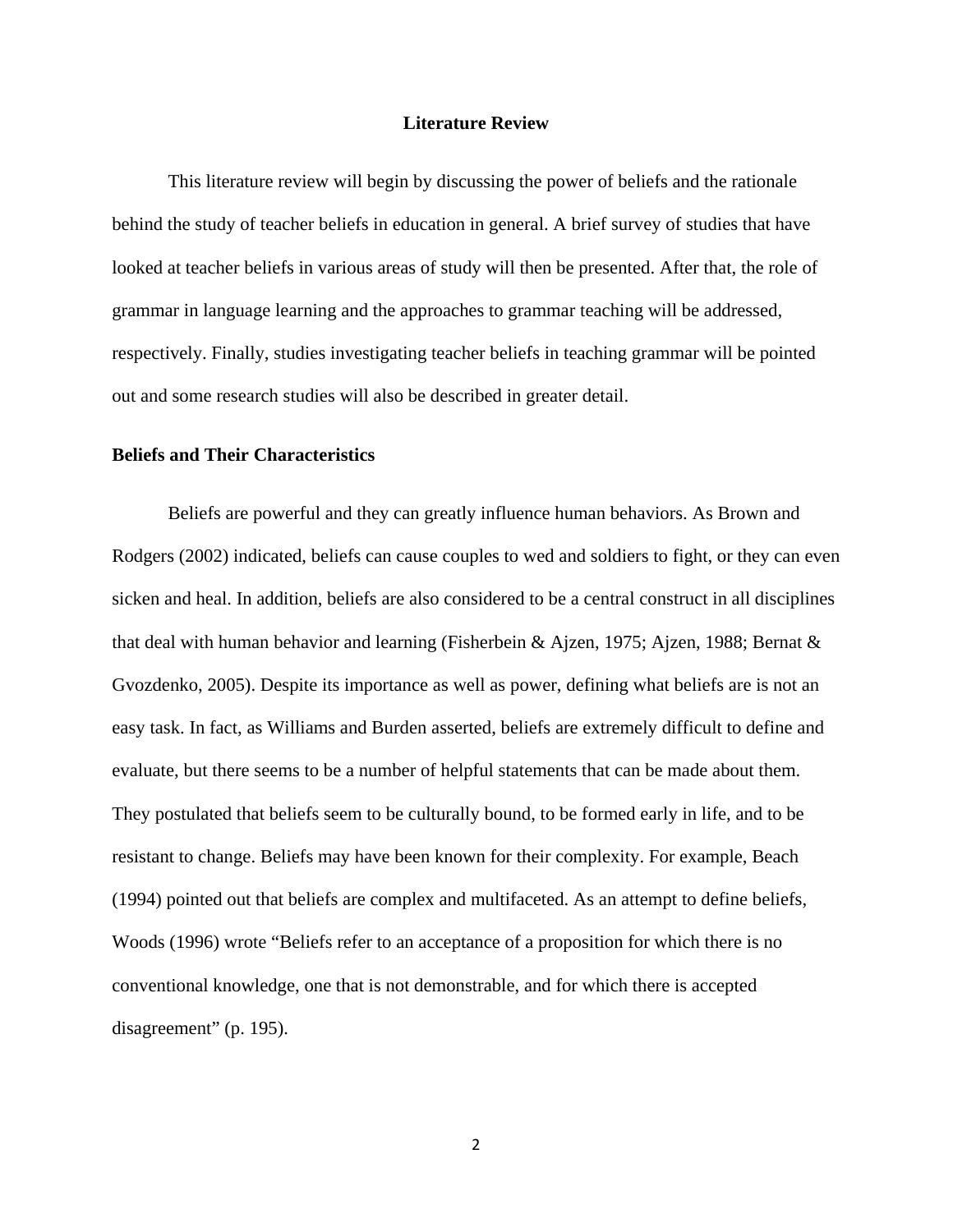#### **Teacher Beliefs**

If beliefs have indeed that much power, they must be seriously studied in language learning and teaching as they may be factors that can have tremendous effects on the process of learning and teaching. In language learning and teaching, the role of learners' and teachers' beliefs about language learning has generally been researched due to its influential nature. Particularly, Williams and Burden (2002) stated that there is a growing body of evidence to show that teachers are highly influenced by their beliefs, which in turn are closely related to their values, to their views of the world, to their conceptions of their place within it. These authors further noted that beliefs have been found to be far more influential than knowledge in determining how individuals organize and define tasks and problems. Beliefs, as indicated by Williams and Burden (1997), are predictors of how teachers behave in the classroom. Likewise, Kagen (1992) stated that it has been found that a teacher's beliefs usually reflect the actual nature of the instruction the teacher provides to students. In a similar vein, teacher beliefs are of great importance for teacher education as they are known to be resistant to change (Batstone, 2006). It is necessary to have better insights into teachers' beliefs because they have clearly been seen as one of the crucial factors that affect teachers and their teaching activities. Munby (1983) postulated that a practically useful, contextually apt, and theoretically sound approach to improving teaching begins with understanding the teachers' point of view. However, Johnson (1994) noticed that teacher beliefs are not easy to define and study because they cannot be directly observable (cited in Farell & Lim, 2005).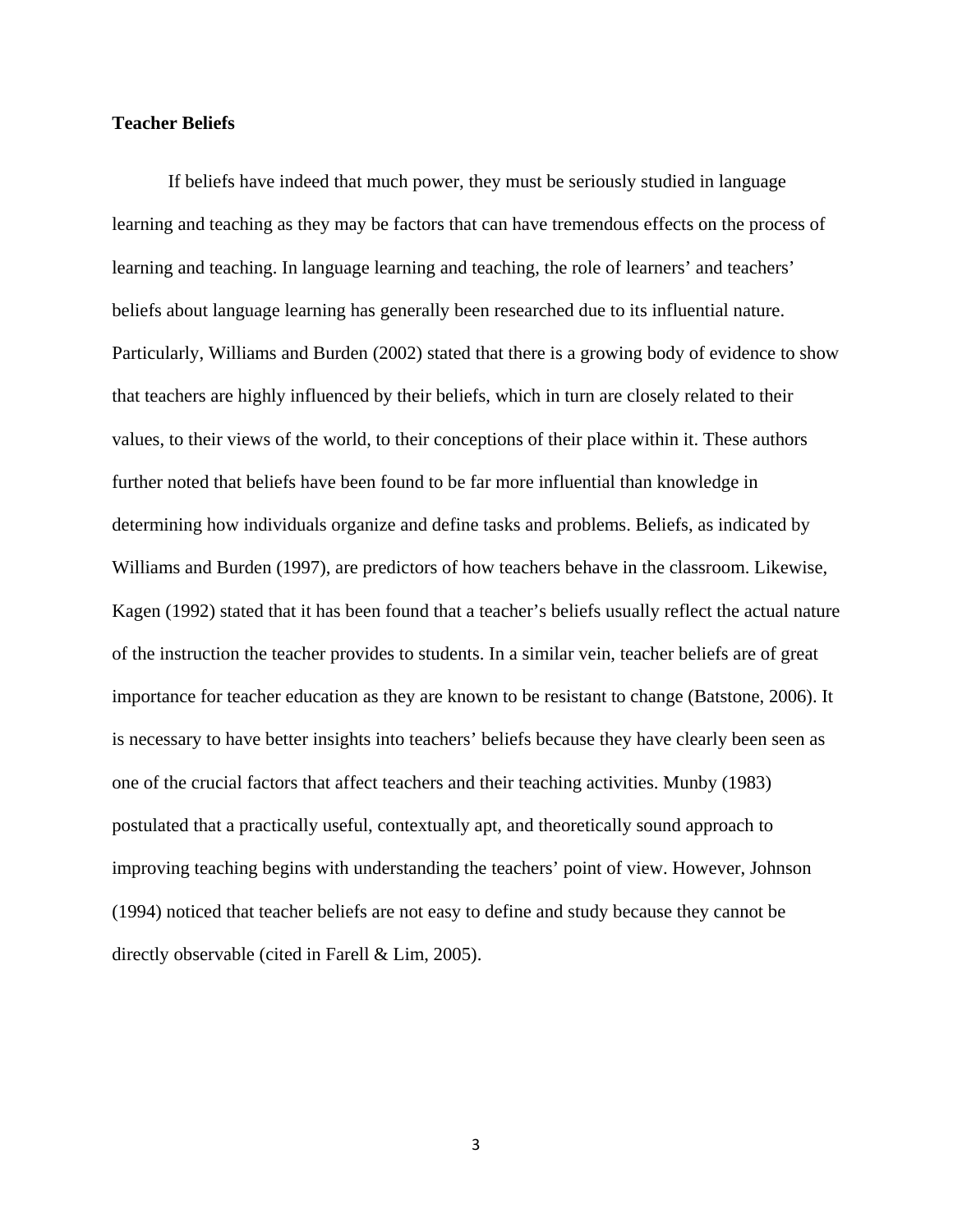#### **Research on Teacher Beliefs**

Munby (1982) urged for more attention to be directed particularly at teachers' beliefs. Similarly, Pajares (1992) even argued that teachers' beliefs should be an important focus of educational research. Therefore, research on teachers' beliefs has generally been widely done in various educational domains. For instance, teachers' beliefs about the uses of technology were examined by Lam (2000) and Lawrence (2001). Konopak and Williams (1994) looked at teachers' beliefs about vocabulary learning and instruction, whereas Olson and Singer (1994) did research on teachers' beliefs in teaching reading. In adult education, Dirkx and Spurgin (1992) investigated the influence of teacher's beliefs on their classroom practice. Zacharias (2005) did a survey of Indonesian teachers' beliefs about internationally published materials. Sakui and Gaies (2003) conducted a study to investigate a Japanese teacher of English's beliefs about writing and teaching writing. Mantero (2005) investigated teachers' beliefs about the needs of English language learners and their families in the United States. Especially, a large number of studies have been carried out to explore teachers' beliefs in grammar teaching. Some examples are Borg (1998, 1999), Borg and Burns (2008), Andrews (2003), Berry (1997), Burgess and Etherington (2002), Chia (2003), Eisenstein-Ebsworth and Schweers (1997), Schulz (1996, 2001).

#### **The Role of Grammar in Language Teaching**

The teaching of grammar has long been done in second and foreign language classrooms although, as Ur (1996) remarked, the place of grammar in foreign language teaching is controversial. Each method or approach to language teaching gives the teaching of grammar a varying level of importance in their syllabi or classroom activities. Ellis (2002) pointed out that in teaching methods such as Grammar Translation, Audiolingualism, Total Physical Response,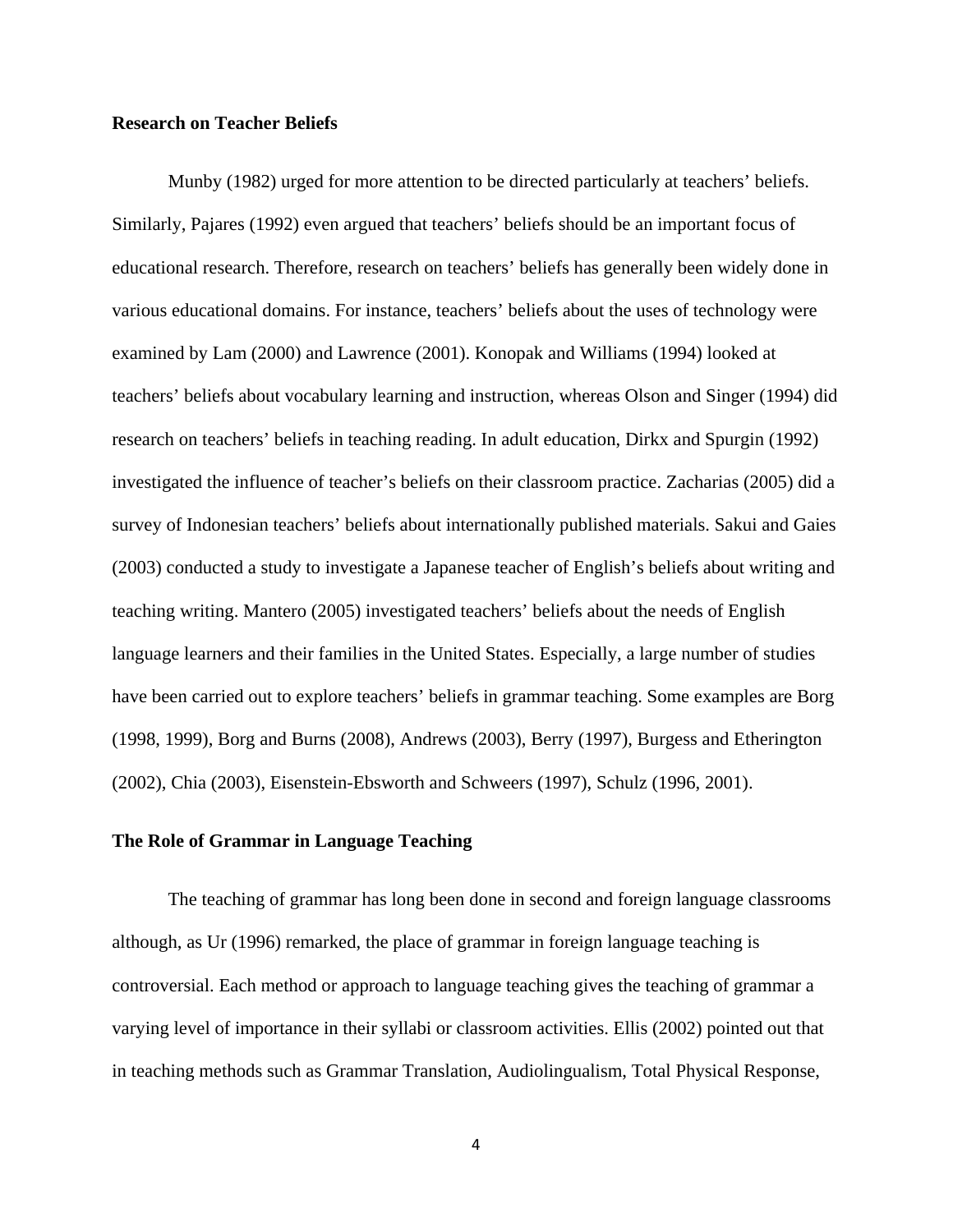and situational language teaching, "grammar held pride of place" (p.17). Nevertheless, he also pointed out that the place of grammar in the syllabus has been challenged with the advent of communicative language teaching and natural methods. He then proposed that a grammar component should be included in the language curriculum to be taught alongside a communicative task-based component. Also, Ellis (2002) suggested that grammar should only be taught to learners who have already had a substantial lexical knowledge and are able to take part in message-focused tasks. Additionally, he argued that grammar should be taught separately, which is to say that no attempt should be made to integrate it with the task-based component. Moreover, he pointed out that areas of grammar known to cause problems to learners ought to be focused on. Finally, Ellis asserted that the aim should be to teach grammar as awareness and teachers should center on assisting learners to develop explicit knowledge. Regardless of how important grammar is considered in language learning, grammar remains being one of the essential factors to master a language. Ellis (2006) asserted that grammar has held and continues to hold a central position in language teaching. Similarly, Hinkel and Fotos (2002) noted that although grammar teaching has been a thorny problem among teachers, educators, methodologists, and ESL/EFL professionals, it has always been one of the mainstays in English language training all over the world.

#### **Some Approaches to Grammar Teaching**

The ways grammar should best be taught differ from teacher to teacher, researcher to researcher, and methodologist to methodologist. Currently in second language literature, two approaches to grammar teaching that are often discussed are Focus on Form and Focus on Forms. The former refers to an approach to teaching grammar whenever errors occur during a meaning-focused activity, whereas the latter refers to teaching grammar in isolation. Long (1991)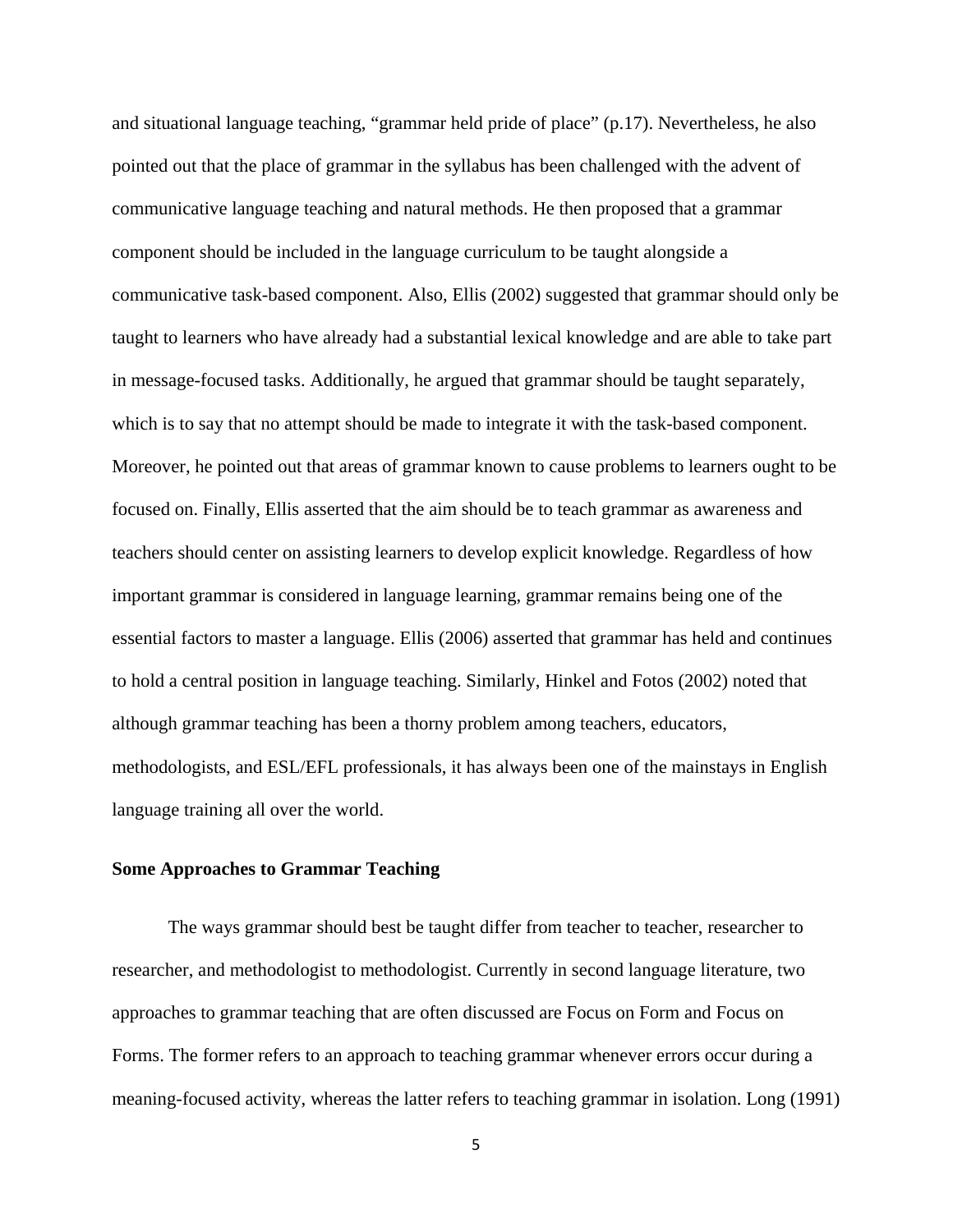specified that Focus on Form "overtly draws students' attention to language elements as they arise incidentally in lessons whose overriding focus is on meaning or communication" (pp. 45- 46). To clarify the point, Long and Robinson (1998) pointed out that "focus on form often consists of an occasional shift of attention to linguistic code features by the teacher and/or one or more students – triggered by perceived problems with comprehension or production" (p. 23). Focus on forms, as Ellis (2008) indicated, refers to the type of instruction that seeks to isolate linguistics forms in order to teach them one at a time as when language teaching is based on a structural syllabus. In addition, Doughty and Williams (1998) noted "(T)o be clear, it should be borne in mind that the traditional notion of *form*S always entails isolation or extraction of linguistic features from context or from communicative activity" (p.3).

Besides teaching methodologies and approaches, teacher education in grammar teaching also seems to play an important role in preparing teachers to teach grammar effectively and confidently. Celce-Murcia and Larsen-Freeman (1999) reasoned that teachers will better be prepared to meet students' learning needs when they have a firm grounding in the grammar of the language they teach. Therefore, it is likely that in order to teach well teachers first need to master the grammar of the language themselves. These two authors also indicated that teachers can teach grammar explicitly by giving students rules and exercises with the right grammar terminology or they can do it implicitly. Moreover, as Celce-Murcia and Larsen-Freeman pointed out, grammar can be looked at from three dimensions: form, meaning, and use; therefore, students need to learn how to use grammar structures accurately, meaningfully, and appropriately. Clearly, grammar may be taught in various ways such as explicitly (rules are clearly stated and pointed out to the students), implicitly (rules are not pointed out but they are expected to be understood implicitly through various forms of exposure), deductively (telling the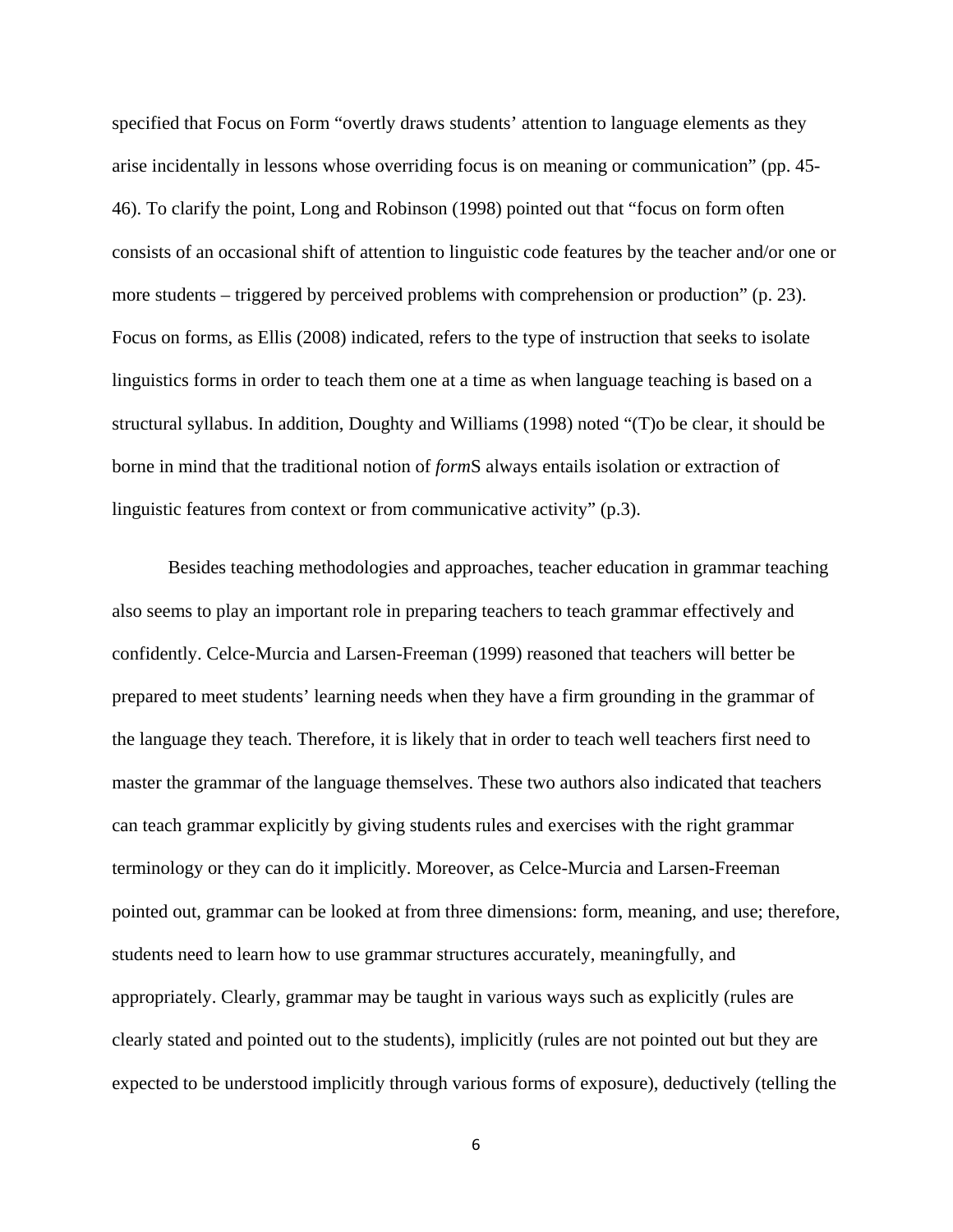rules to the students first), inductively (students examining many examples to find out patterns), separately (grammar points or structures are taught in isolation), or integratedly (grammar is taught together with other learning activities). There seems to be no single optimal approach to grammar teaching that could apply in all contexts to all kinds of learners and teachers (Hinkel & Fotos, 2002).

#### **Research on Teachers' Beliefs in Teaching Grammar**

Due to its prominence in language learning and teaching, teachers' beliefs in grammar teaching have been the subject of study for many researchers. Borg (2003) classified research on language teacher cognition in grammar teaching into three groups: research on teacher's declarative knowledge about grammar, research on teachers' stated beliefs about teaching grammar, and research on teachers' cognition as indicated in their grammar teaching practices. Borg (2006) described each type of research in greater detail. Studies that examined teachers' declarative knowledge about grammar, as Borg noted, indicate that prospective language teachers' knowledge of grammar and grammatical terms and concepts is generally inadequate, so there may be a need to provide teachers in teacher education programs with more training on declarative knowledge about language. Reviewing research studies investigating stated beliefs about teaching grammar, Borg was able to come to three conclusions. First, teachers were generally found to value and promote grammar in their work. Second, while talking about their beliefs about grammar teaching, teachers usually refer to the influence of their views of their previous language learning experiences. Third, it was found that there is generally a wide discrepancy in aspects of grammar teaching between teachers' and students' views. Borg finally examined studies that looked at teachers' practices in grammar teaching and concluded that teachers' knowledge can have an apparent impact on how they teach grammar and teachers'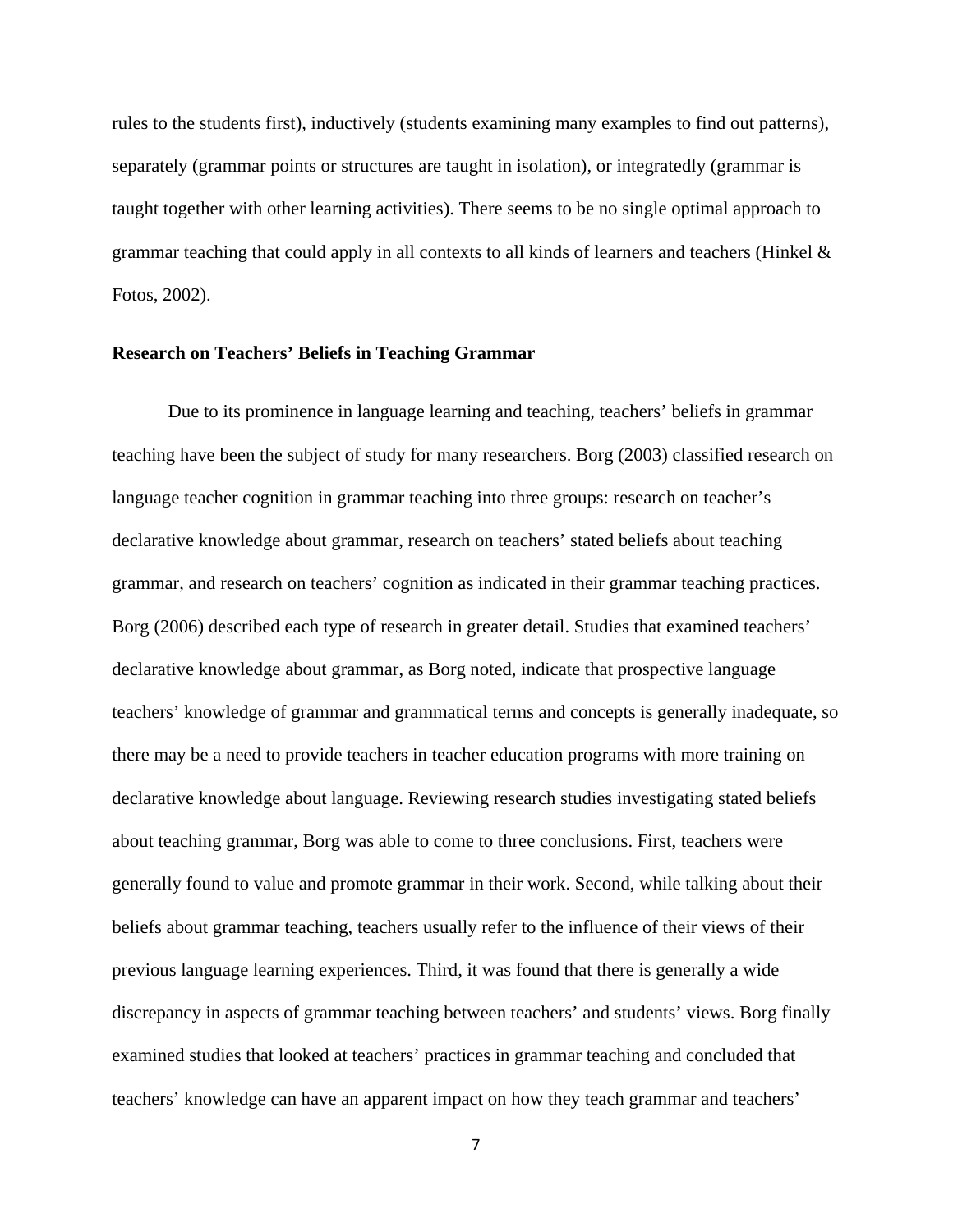understanding of their students and of the classroom can also have an influence on what they do. He further added that teachers' beliefs and practices are not always congruent.

Some studies specifically investigated teachers' beliefs about grammar teaching such as Andrews (2003), Berry (1997), Burgess and Etherington (2002), Eisenstein-Ebsworth and Schweers (1997), and Schulz (1996, 2001). Andrews (2003) surveyed and tested one hundred seventy secondary school teachers of English in Hong Kong and interviewed seventeen of them. The results of the survey and the test showed that those teachers who were most in favor of teaching grammar inductively had a relatively high level of explicit knowledge of grammar, whereas those who had a relatively low level of explicit knowledge of grammar were the strongest supporters of a deductive approach to grammar teaching. The interview data indicated that thirteen out of seventeen teachers interviewed reported that their students had strong negative reactions to grammar. Nine teachers said that they were not enthusiastic about grammar teaching and more than a quarter of the teachers were not confident in their ability to handle grammar sufficiently. Overall, it was found that there was a disagreement among the teachers about the usefulness of explicit grammar knowledge for learners of a second language.

Berry (1997) investigated teachers' awareness of learners' knowledge of metalinguistic terminology. 372 undergraduate students in Hong Kong were invited to complete a questionnaire containing fifty items of grammar terminology and their ten teachers of English were also asked to complete the same questionnaire. In addition the teachers were also asked if they thought their students knew the terms and if they would like to use such terms in class. Berry found that there were wide discrepancies between learners' knowledge of metalinguistic terminology and their teachers' estimation. Moreover, it was also found that there were tremendous differences among the teachers surveyed in terms of their estimation as well as desire to use the terms in class.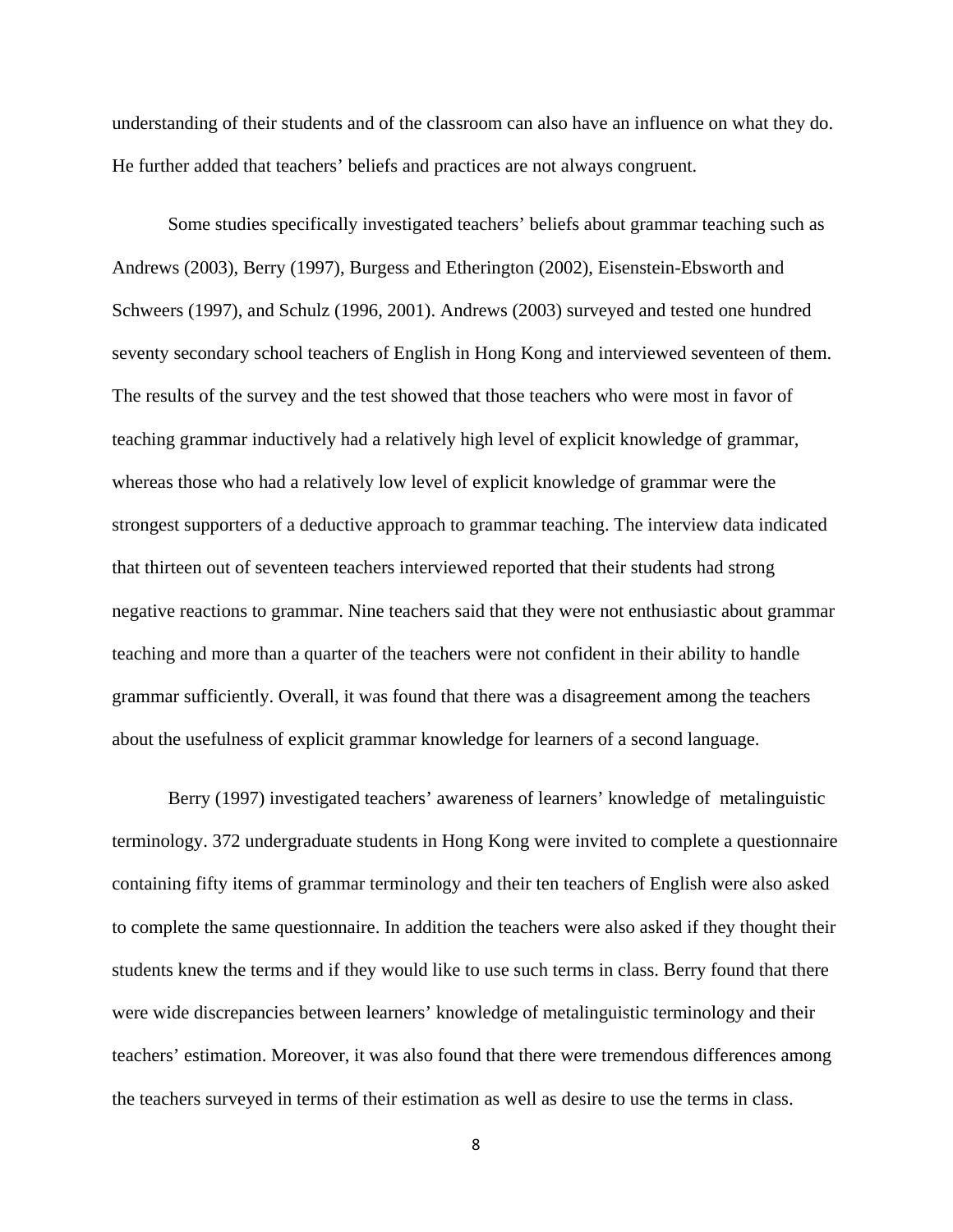Burgess and Etherington (2002) administered a questionnaire to 48 EAP teachers in British universities to explore their widely held beliefs about grammar and grammar teaching. The results they obtained showed that most teachers in their sample appreciate the value of grammar for their students and they also indicated that they possess a sophisticated understanding of the problems and issues involved. As these two researchers noted, the results they found can serve as evidence to support a favorable attitude to Focus on Form approaches among the sample surveyed.

Eisenstein-Ebsworth and Schweers (1997) surveyed and interviewed 60 college ESL teachers (30 from New York and 30 from Puerto Rico) to compare what researchers say and what the practitioners surveyed indicate about conscious grammar instruction in the ESL classroom. They generally concluded that the perspectives the teachers surveyed regarding conscious grammar teaching reflected the ideas and findings found in the literature and supported by methodologists and curriculum developers.

Schulz (1996) conducted an explanatory study to compare student and teacher attitudes toward the role of explicit grammar study and error correction in foreign language learning. Questionnaires were administered to 824 foreign language students and 92 instructors at the University of Arizona. The students were found to have more favorable attitudes toward formal study of grammar than the teachers. More students than teachers agreed that students can improve their communicative ability more quickly if they study and practice grammar. Schulz also found that the majority of students and teachers think that studying grammar helps in language learning. Most teachers believed that it is broadly more important to practice a foreign language in situations simulating real-life than to analyze and practice grammatical patterns. On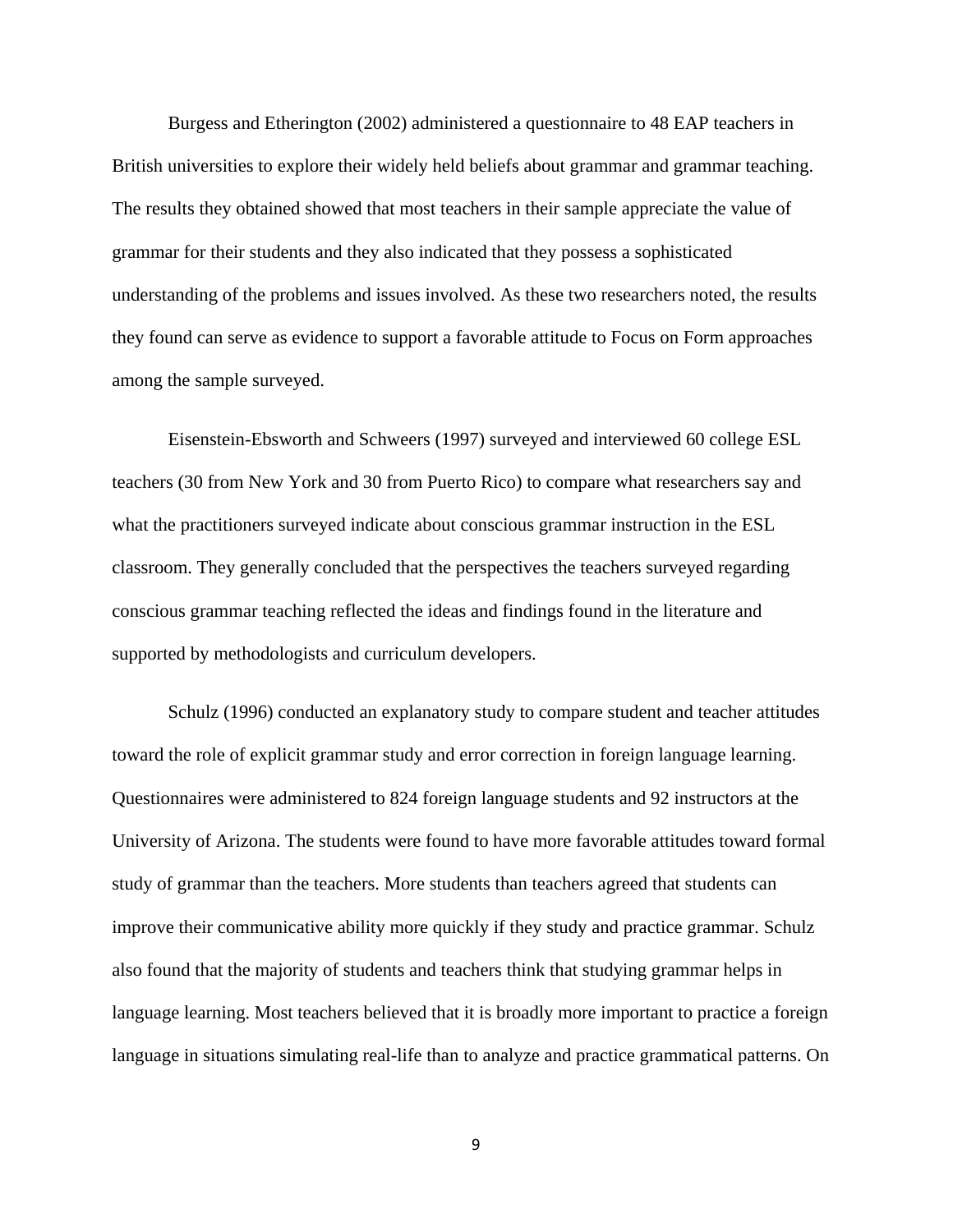the whole, Schulz concluded that there were large differences between students and teachers in terms of perceptions of the role of grammar and error correction in foreign language learning.

In another study, Schulz (2001) surveyed 607 Colombian foreign language students and 122 teachers to elicit their perceptions of the role of grammar and error correction in foreign language learning. The data collected were then compared with those of Schulz (1996). Schulz was able to find that there was relatively high agreement between students as a group and teachers as a group across cultures on the majority of the questions. The results also indicated that there were evident discrepancies between student and teacher beliefs within each culture and across cultures. Schulz went on to suggest that teachers should explore their students' perceptions so that the potential conflicts between student beliefs and instructional practices could be alleviated.

Using a questionnaire to investigate 176 English language teachers from 18 countries, Borg and Burns (2008) found that teachers showed strong beliefs in the need to avoid teaching grammar in isolation. The teachers also reported high levels of integrating grammar in their practices. To examine teachers' use of grammatical terminology in the Maltese English as a foreign language classroom, Borg (1999) interviewed 4 teachers before the class, observed their grammar classes, and interviewed them again after the classes. He found that teachers' decisions about the use of grammatical terminology in their work are influenced by an interacting range of experiential, cognitive, and contextual factors.

As indicated in the literature review above, extensive research has been done to examine teacher beliefs, and particularly teacher beliefs in teaching grammar. Discrepancies in beliefs about grammar teaching have been found between students and teachers, and even between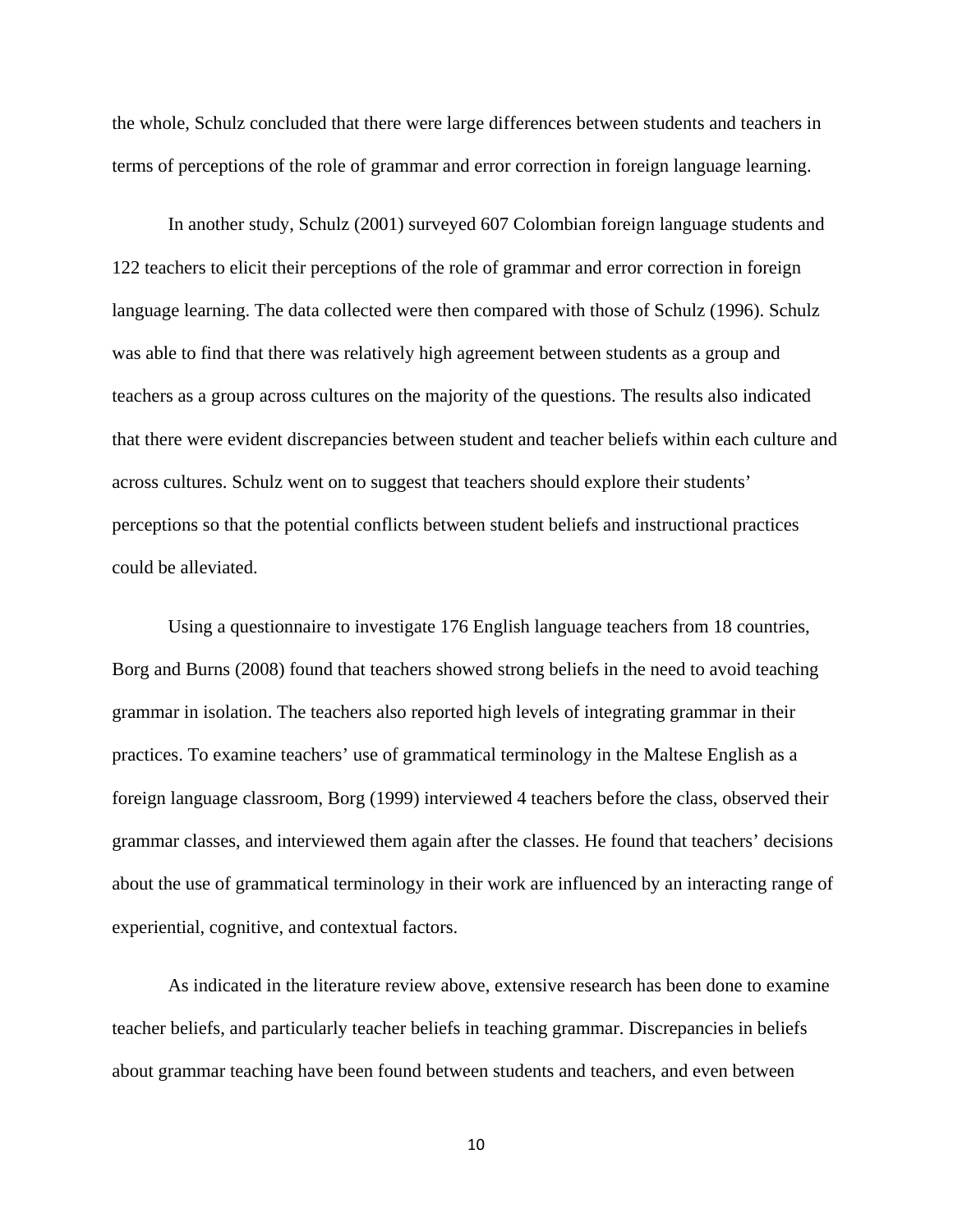teachers and teachers within and across cultures. Although some studies on teacher beliefs in grammar teaching have been done the United States such as Schulz (1996, 2001), and Eisenstein-Ebsworth and Schweers (1997), it seems that only a small number of college or university teachers of English as a second language (ESL) in New York have been investigated. In comparison with the number of ESL teachers in the USA, much more research is needed to explore ESL teacher beliefs in teaching grammar so that a better insight into teacher thinking and perceptions may be obtained. In addition, ESL teacher beliefs in grammar teaching can also be compared to those of EFL teachers.

#### **Statement of the Purpose**

In an attempt to explore teacher beliefs in teaching grammar in the ESL context of the USA, this research study aims to survey current ESL teachers' beliefs about grammar teaching in general. Hopefully, the data collected may help to shed some light on teachers' perceptions about grammar teaching, and such perceptions may be used to compare with the current approaches to teaching grammar in the literature of second language acquisition. Particularly, this study will look at teachers' beliefs about the role of grammar in language learning, the optimal way to teach grammar, the way to deal with grammar mistakes, the influence of students' first language, the use of metalanguage, the role of practice, and teacher preparation for grammar teaching.

#### **Research Questions**

The research questions below will guide this research study.

- 1. What do ESL teachers consider to be the role of grammar in the classroom?
- 2. What do ESL teachers believe is the best way to teach grammar, inductively or deductively and implicitly or explicitly?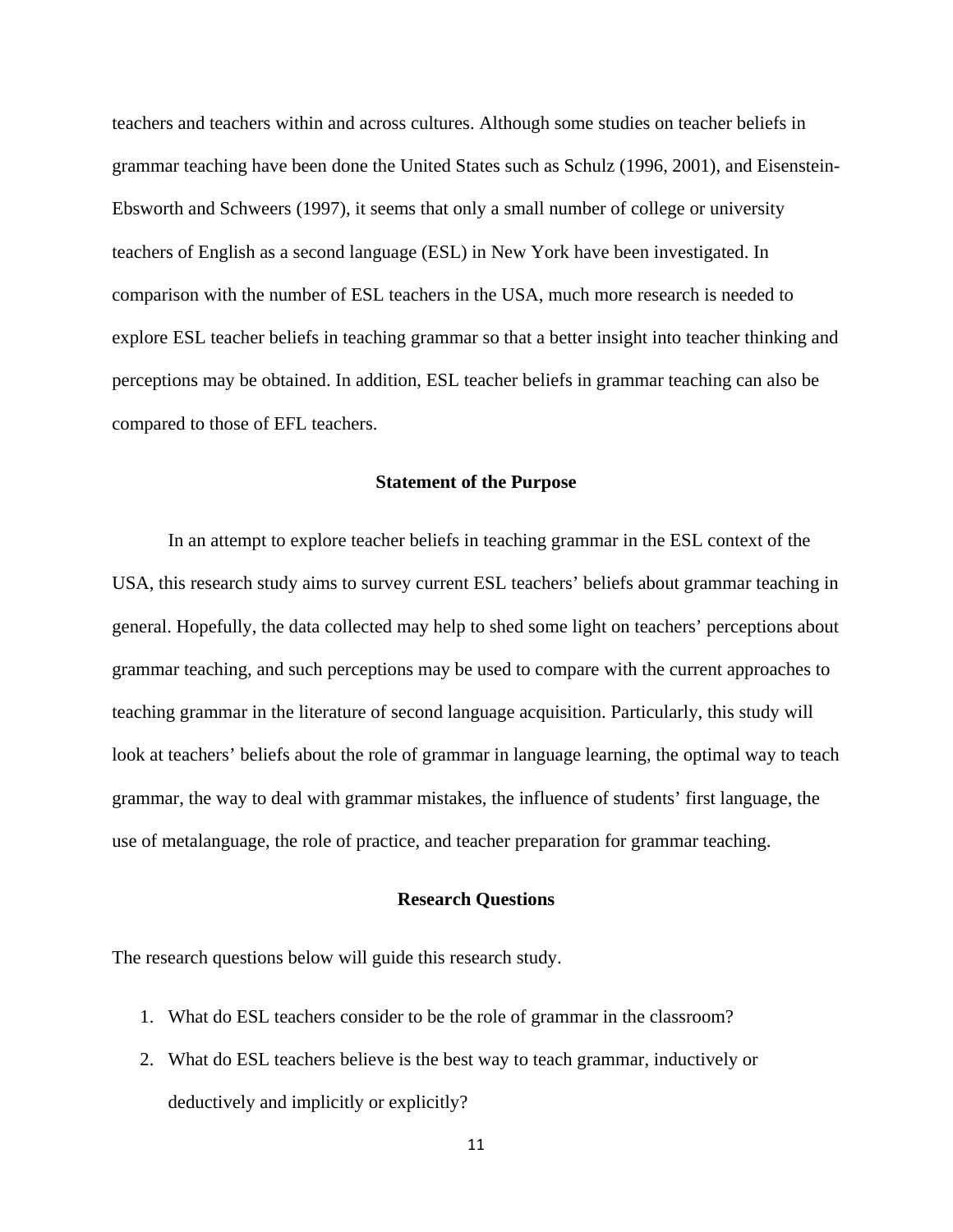- 3. What do ESL teachers do when students make grammatical mistakes?
- 4. What do ESL teachers think about the role of L1 influence on L2 grammar?
- 5. What do ESL teachers think about the use of metalanguage in the language classroom?
- 6. What do ESL teachers think the role of practice in grammar teaching is?
- 7. Do ESL teachers think that they have been well prepared to teach grammar in the ESL classroom?

#### **Methodology**

This study applies survey research in that the data were obtained by administering a questionnaire to the participants. However, since the data collected from the questionnaire is both qualitative and quantitative data, this research study can be seen as a mixed research design. Particularly, although most items on the questionnaire are quantifiable, one final question is open-ended and it allows the participants to describe what they do. Therefore, the final item on the questionnaire is most related to qualitative data in nature.

#### **Participants**

The participants in this study are eleven ESL teachers at an English language school in San Diego, California, the United States of America. The school is one of the established English language education institutions that has been well- recognized in the world and has attracted a large number of regular students from many parts of the world to come and study English in the US. The students at the school are taught all language skills and grammar is included in the curriculum as a component. In terms of gender, five of the participants are females and six are males. Their age range is from 26 to 69, with a mean age of 39.3. The mode (most frequent age) is 26 and the median age is 40. The range of the participants' length of ESL teaching experience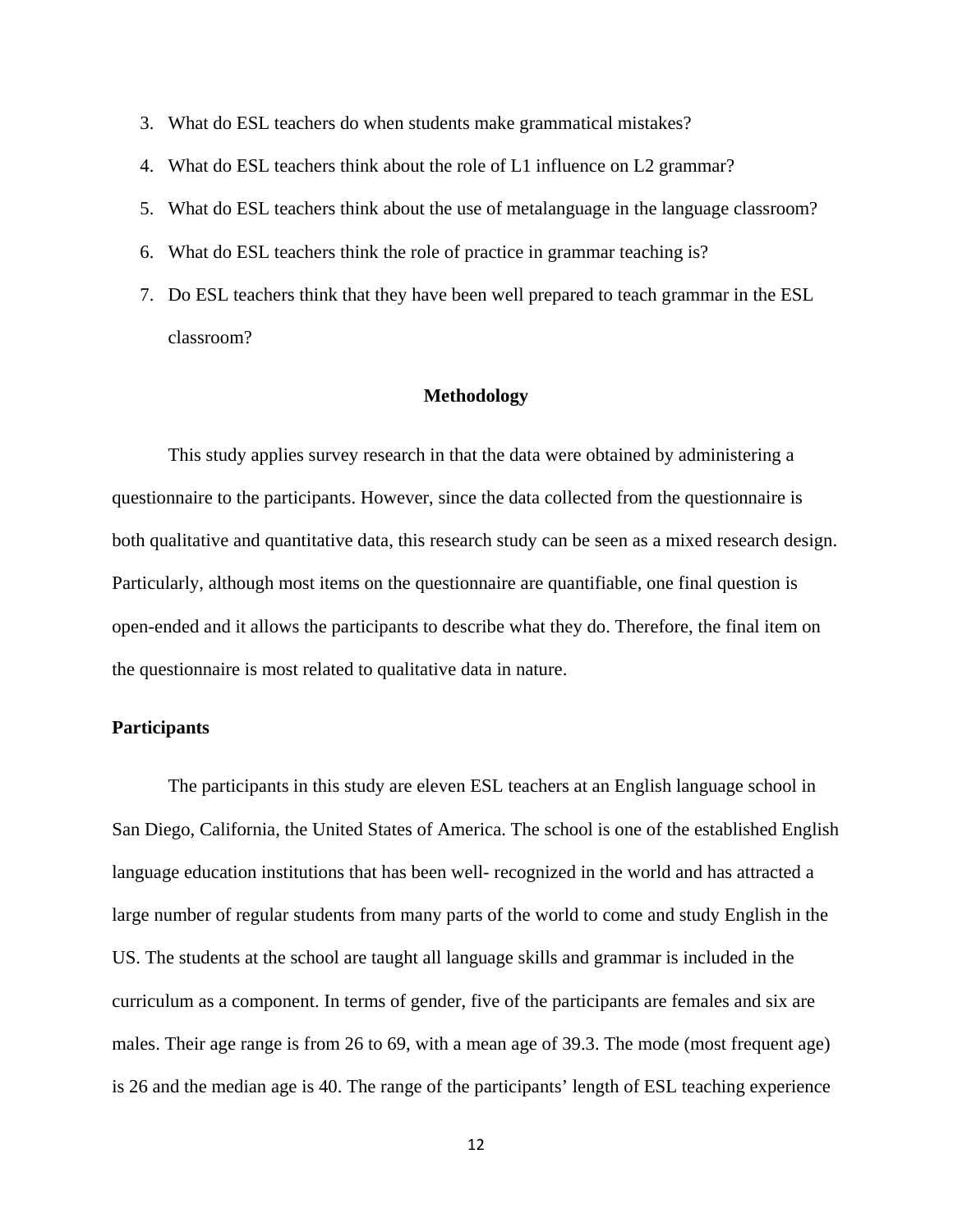is from 1 to 16 years, with a mean length of 6.7 years. The mode of length of ESL teaching experience is 11 years and the median is 6 years. Moreover, seven of the participants hold a B.A. degree; two hold a B.S. and two hold an M.A. degree. The background information of the participants can be summarized as followed.

Table 1. The background information of the participants

| Participant     | Age | Gender | <b>Years of ESL</b> | Degree held |
|-----------------|-----|--------|---------------------|-------------|
|                 |     |        | teaching            |             |
|                 |     |        | experience          |             |
| Participant #1  | 41  | Male   | 11                  | <b>BA</b>   |
| Participant #2  | 40  | Male   | 6                   | <b>MA</b>   |
| Participant #3  | 46  | Female | 16                  | <b>BA</b>   |
| Participant #4  | 30  | Male   | 6                   | <b>MA</b>   |
| Participant #5  | 69  | Male   | 11                  | <b>BS</b>   |
| Participant #6  | 42  | Female |                     | <b>BA</b>   |
| Participant #7  | 45  | Male   | 2.5                 | <b>BS</b>   |
| Participant #8  | 26  | Female | 3                   | <b>BA</b>   |
| Participant #9  | 36  | Male   | $\overline{2}$      | <b>BA</b>   |
| Participant #10 | 32  | Female | 11                  | <b>BA</b>   |
| Participant #11 | 26  | Female | 5                   | <b>BA</b>   |

#### **Instrumentation**

The instrument used to elicit data for this research study is a questionnaire (see Appendix) designed by the researcher based on the questionnaire developed by Schulz (2001). The questionnaire consists of two sections, one collecting biographical data and another collecting the main data to answer the research questions. The section for demographic data asks the participants to provide their gender, age, length of ESL teaching experience, and the degrees they possess. The main questionnaire section is made up of 31 items that require the participants to respond with their level of agreement. The items are on a four-point Likert-scale (4=strongly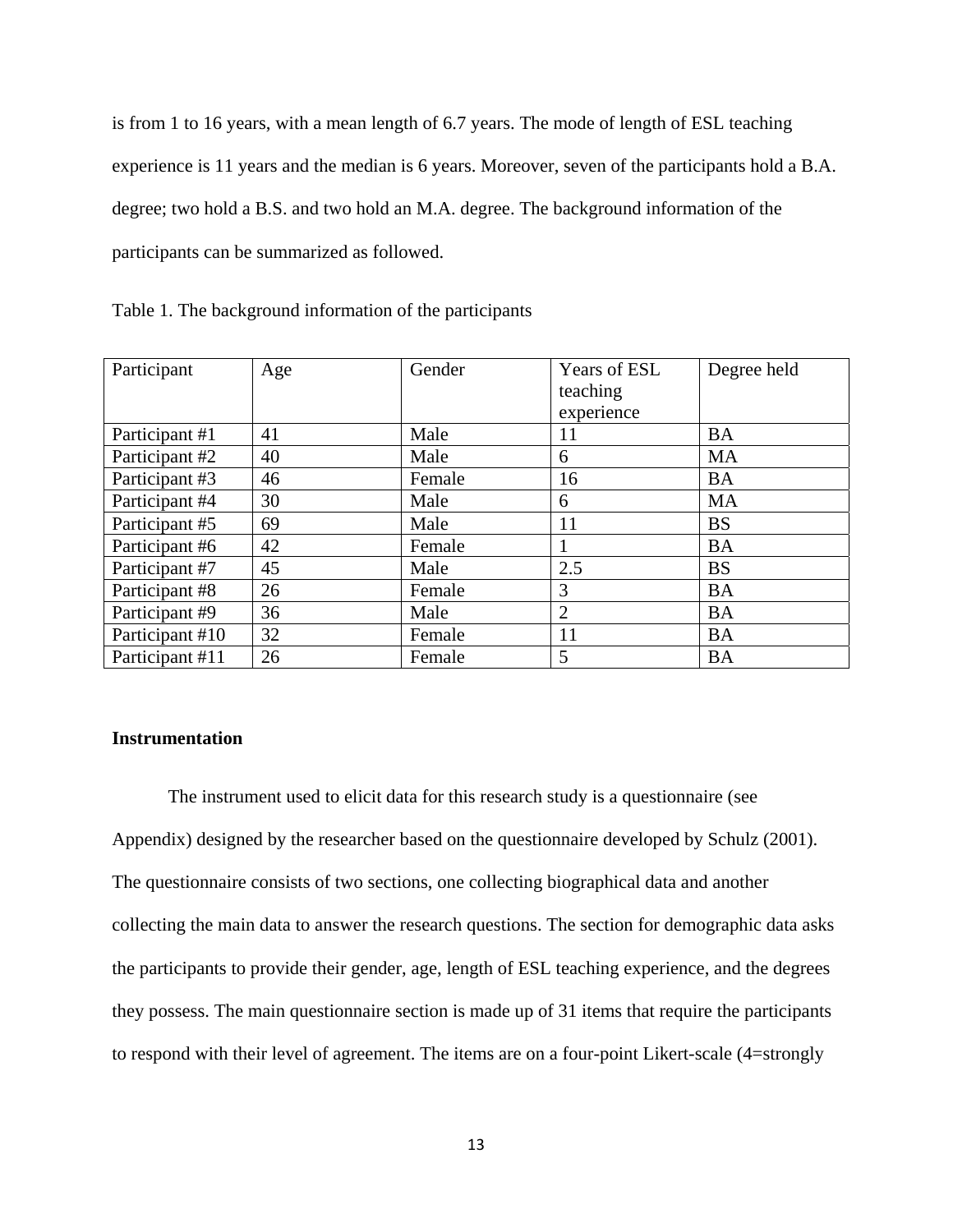agree, 3=agree, 2=disagree, and 1=strongly disagree). The final item is an open-ended question that asks the respondents to specify their special ways to correct students' grammar mistakes.

### **Procedures**

The procedures involved in conducting this study are as follows. First, the questionnaire was designed by the researcher based on the one used by Schulz (2001). Second, the questionnaire was initially read by a native English speaking American student who is currently doing his masters degree in Industrial and Organizational Psychology at a university in California. Third, the questionnaire was once more reviewed by a professor with a PhD in Applied Linguistics who is now working at a university in San Diego, California. Therefore, the questionnaire has consistently been seen as having face and content validity.

The researcher met with the director of the language school where the participants work and handed her the questionnaire for her review and approval. The director then gave permission to the researcher to survey her teachers. However, as each teacher has a different teaching time and day, the researcher asked the director to help to distribute the questionnaire to the teachers and she agreed with the conditions that one cover letter (see Appendix) must be attached to the questionnaire stating the clear purpose of the survey and that she would not be certain of the response rates of the questionnaire because she will not force any teacher to complete it. The director also provided some information about the school policy and curriculum. Basically, grammar is taught in the school and all teachers can be assigned to teach grammar. The text book used for grammar lessons is a series of SPIN! Grammar, Vocabulary, and Writing by Pinkley and Kocienda (2003). Twenty questionnaires were distributed but only eleven of them were returned, with a response rate of 55%.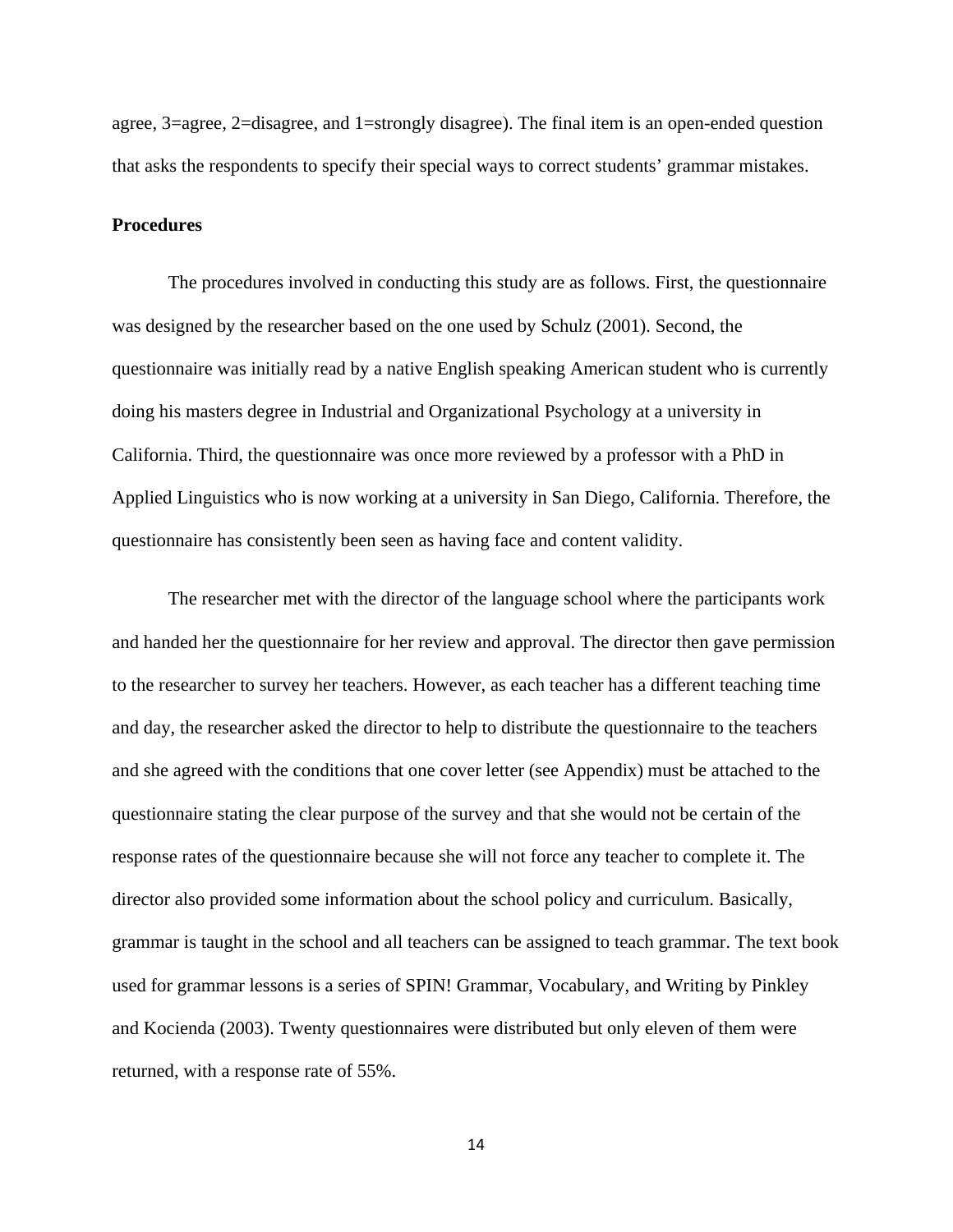#### **Data analysis**

First, responses from the questionnaires will be grouped according to the item groups that attempt to answer the research questions. Particularly, for example, research question 1 (RQ1) were answered based on the responses to items numbered 1, 2, 26, and 27 and RQ2 were answered by items numbered 3, 12, 8, 10, 5, 17, 14, 29, 31, and 24. If the mean scores of an item are over 2.50, it is inferred that the participants generally agree with the item. On the other hand, if the mean scores are below 2.50, it is concluded that the teachers generally disagree with the item. Additionally, teachers' responses to item numbered 32 were coded and described to find out what other special ways the participants use to correct the grammar mistakes that their students make while talking.

#### **Results**

In this section, the results of the study are presented according to the research questions. A brief summary of the result of each research question is first described. Next, a table showing the questionnaire items and the mean scores is provided.

#### **RQ1: What Do ESL Teachers Consider to Be the Role of Grammar in the Classroom?**

Broadly speaking, the teachers in the sample agree that the formal study of grammar is essential to the eventual mastery of a foreign or second language when language learning is limited to the classroom. Besides, they also believe that it is more important to practice a second language in situations simulating real life than to analyze and practice grammar patterns. In other words, they tend to prefer grammar in real-life communication to analyzing grammar points and structures. Moreover, they also generally believe that students' communicative ability improves most quickly if they study and practice the grammar of the target language. On the whole, the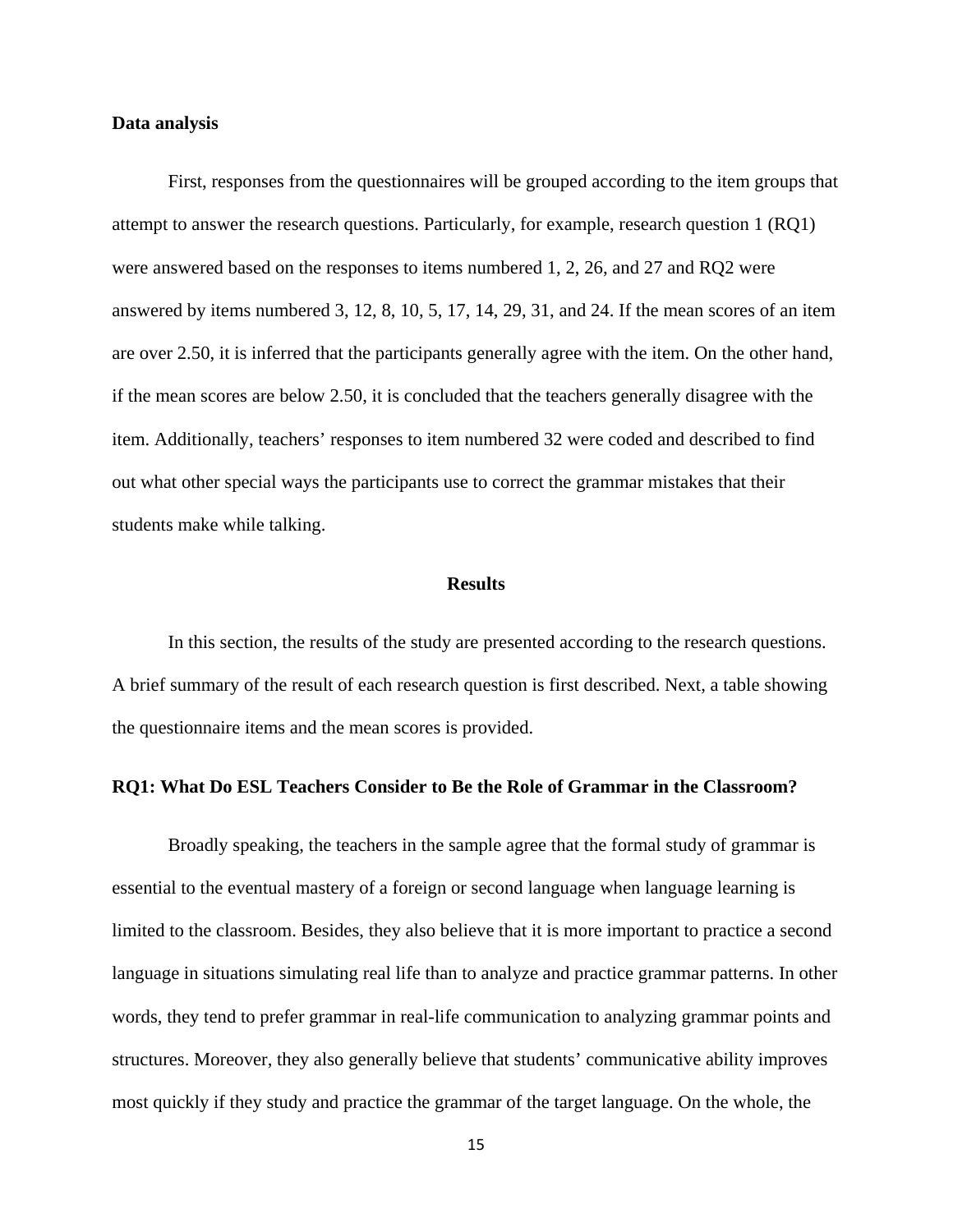ESL teachers in the sample believe that grammar learning helps in the process of foreign or

second language learning (see Table 2).

Table 2. The role of grammar in the classroom

| Item          | Questions                                                                       | Mean   |
|---------------|---------------------------------------------------------------------------------|--------|
| number        |                                                                                 | scores |
|               | The formal study of grammar is essential to the eventual mastery of a FL/L2     | 3.36   |
|               | when language learning is limited to the classroom.                             |        |
| $\mathcal{D}$ | Generally speaking, students' communicative ability improves most quickly if    | 2.82   |
|               | they study and practice the grammar of the language.                            |        |
| 27            | It is more important to practice a L2 in situations simulating real life (i.e., | 3.18   |
|               | interview, role plays, etc.) than to analyze and practice grammatical patterns. |        |
| 26            | The study of grammar helps in learning a FL/L2.                                 | 3.18   |

## **RQ 2: What Do ESL Teachers Believe Is the Best Way to Teach Grammar, Inductively or Deductively and Implicitly or Explicitly?**

The results show that the teachers broadly favor teaching grammar explicitly by clearly stating and pointing out the rules to the students (see Table 3). It was found that the teachers do seem to believe in teaching grammar implicitly. In addition, they also generally believe that grammar is best taught either inductively or deductively depending on the grammar points. Nonetheless, they do not believe that grammar is best taught either inductively or deductively depending on the teachers' and students' preference. They also do not believe that the difficulty of the target grammar points affect the way they should be taught. Interestingly, the participants basically disagree with the statement that grammar should only be taught or mentioned when a particular grammar point appears in the material or communication (in context).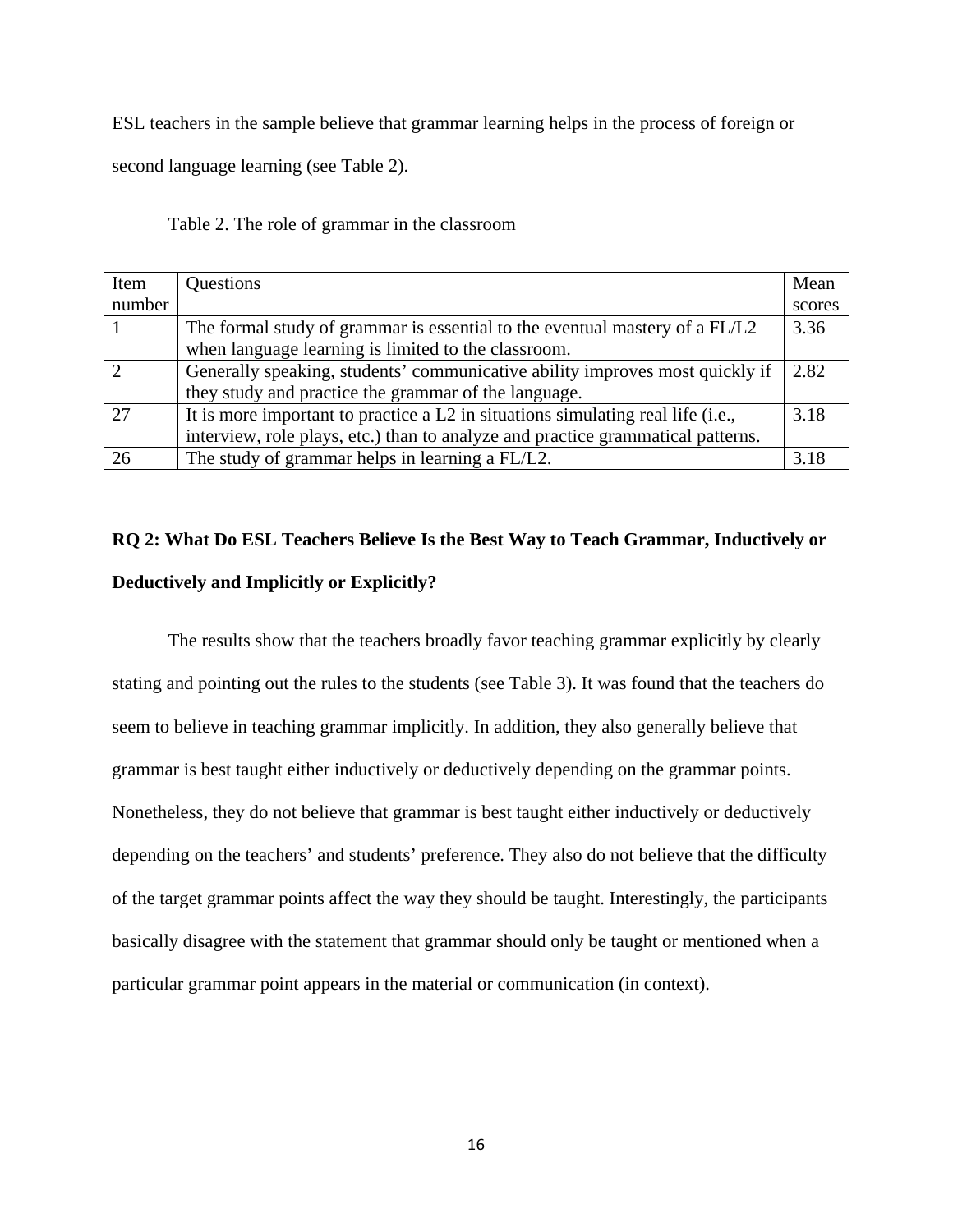#### Table 3. The best way to teach grammar

| Item   | Questions                                                                      | Mean   |
|--------|--------------------------------------------------------------------------------|--------|
| number |                                                                                | scores |
| 3      | Grammar is best taught explicitly. That is, rules should be clearly stated and | 2.73   |
|        | pointed out to the students.                                                   |        |
| 12     | Grammar should best be taught either explicitly or implicitly depending on the | 2.27   |
|        | confidence of the teacher in explaining about the grammar points.              |        |
| 8      | Grammar is best taught inductively (students examining many examples to        | 3.0    |
|        | find out patterns).                                                            |        |
| 10     | Grammar is best taught deductively (telling the rules to the students first).  | 2.36   |
| 5      | Grammar is best taught implicitly. That is, grammar rules should not be        | 2.0    |
|        | pointed out but they should be understood implicitly through various forms of  |        |
|        | exposure.                                                                      |        |
| 17     | Grammar should best be taught either explicitly or implicitly depending on the | 2.27   |
|        | difficulty of the grammar points.                                              |        |
| 14     | Grammar should only be taught or mentioned when a particular grammar           | 1.90   |
|        | point appears in the material or communication (in context).                   |        |
| 29     | Grammar is best taught either inductively or deductively depending on the      | 2.73   |
|        | grammar points.                                                                |        |
| 31     | Grammar is best taught either inductively or deductively depending on the      | 2.45   |
|        | teachers' preference.                                                          |        |
| 24     | Grammar is best taught either inductively or deductively depending on the      | 2.18   |
|        | students' preference.                                                          |        |

#### **RQ 3: What Do ESL Teachers Do When Students Make Grammatical Mistakes?**

In general, the participants are likely to take error correction very seriously. That is, they do not believe that errors should only be corrected when they interfere with comprehensibility. It may be inferred that the participants believe that teachers should correct grammatical mistakes in class even when such mistakes do not affect the comprehensibility of their utterance. In the same vein, it was found that the teachers surveyed do not ignore grammar mistakes for the sake of students' confidence and fluency. Most importantly, they, in some sense, do not tend to strongly believe in using recasts in error correction. Put it another way, the participants do not stop their students, when they make mistakes while talking, to repeat what they have just said in a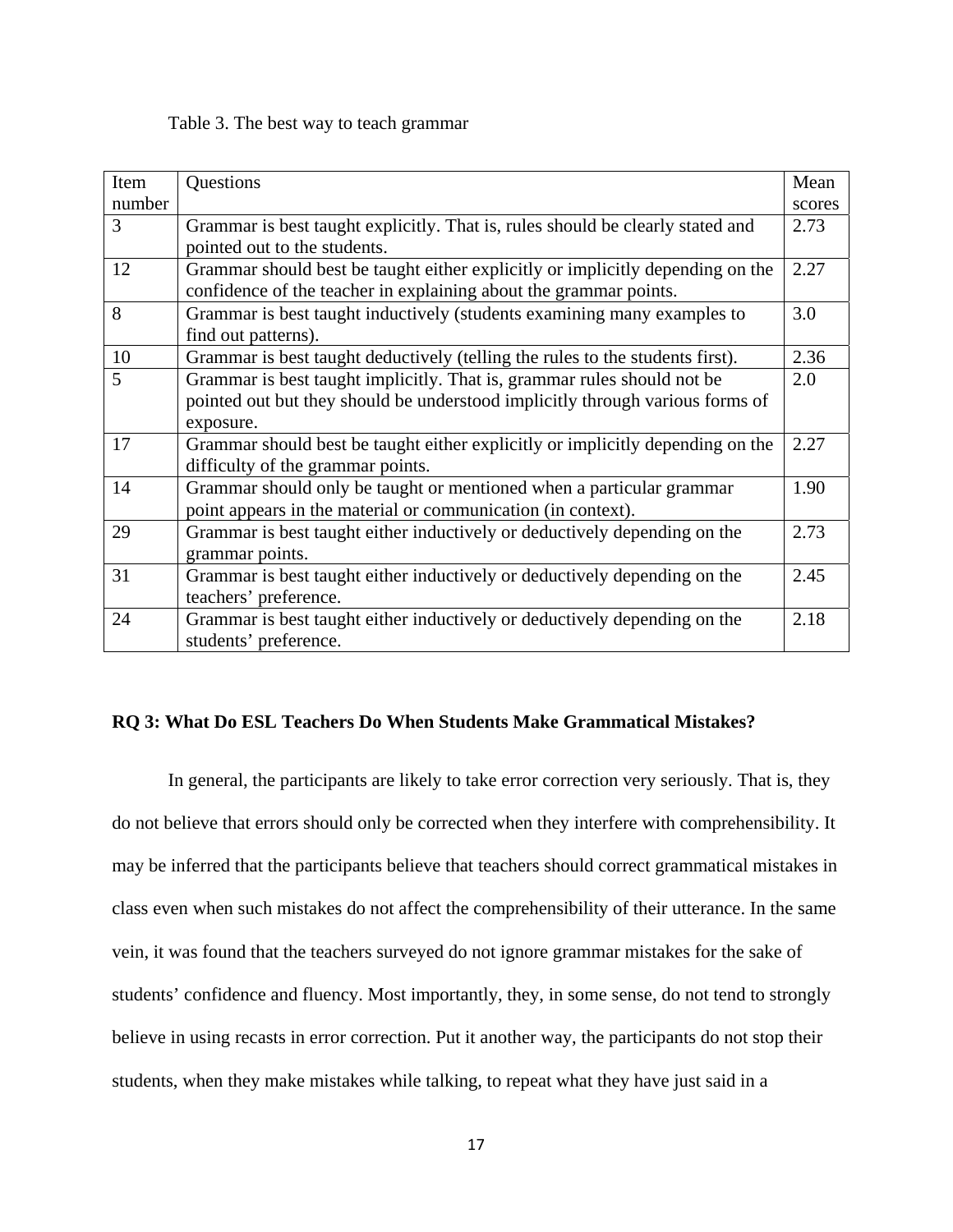corrected version to indirectly raise their awareness about the mistakes. Furthermore, the teachers in the sample generally disagree with the statement that they will correct students' grammar mistakes immediately when they occur (see Table 4).

Table 4. Approaches to correcting grammar mistakes

| Item   | Questions                                                                        | Mean   |
|--------|----------------------------------------------------------------------------------|--------|
| number |                                                                                  | scores |
| 20     | Teachers should not correct students' grammatical errors in class unless these   | 2.09   |
|        | errors interfere with comprehensibility.                                         |        |
|        | When my students make grammar mistakes when talking, I will ignore them          | 2.36   |
|        | so that they can be more confident and more fluent.                              |        |
| 11     | When my students make grammar mistakes while talking, I will stop them to        | 2.45   |
|        | repeat what they have just said in a corrected version to indirectly raise their |        |
|        | awareness about the mistakes.                                                    |        |
| 19     | When my students make grammar mistakes when talking, I will immediately          | 1.90   |
|        | correct them so that they can be more accurate and easier to understand.         |        |
| 32     | If you have any special way to correct your students' grammar mistakes,          |        |
|        | please specify: When my students make grammar mistakes while talking, I          |        |
|        | will.                                                                            |        |
|        |                                                                                  |        |

The open-ended item numbered 32 was answered by eight of the 11 ESL teachers who

participated in the study. Four of those who provided their own specific ways to correct students'

grammar mistakes while talking indicated that they wait until their students have finished talking

and then correct them. For example, they wrote.

*Participant 11: I will wait until they are finished speaking, and then correct them. I will not correct a student on the spot and midsentence. I'll only correct the student if they make a grammar mistake that we have already discussed.* 

*Participant 9: I will let them finish their thought and then correct. If there are many mistakes, I take it to the board.* 

*Participant 8: I will point out the error after they are finished talking.*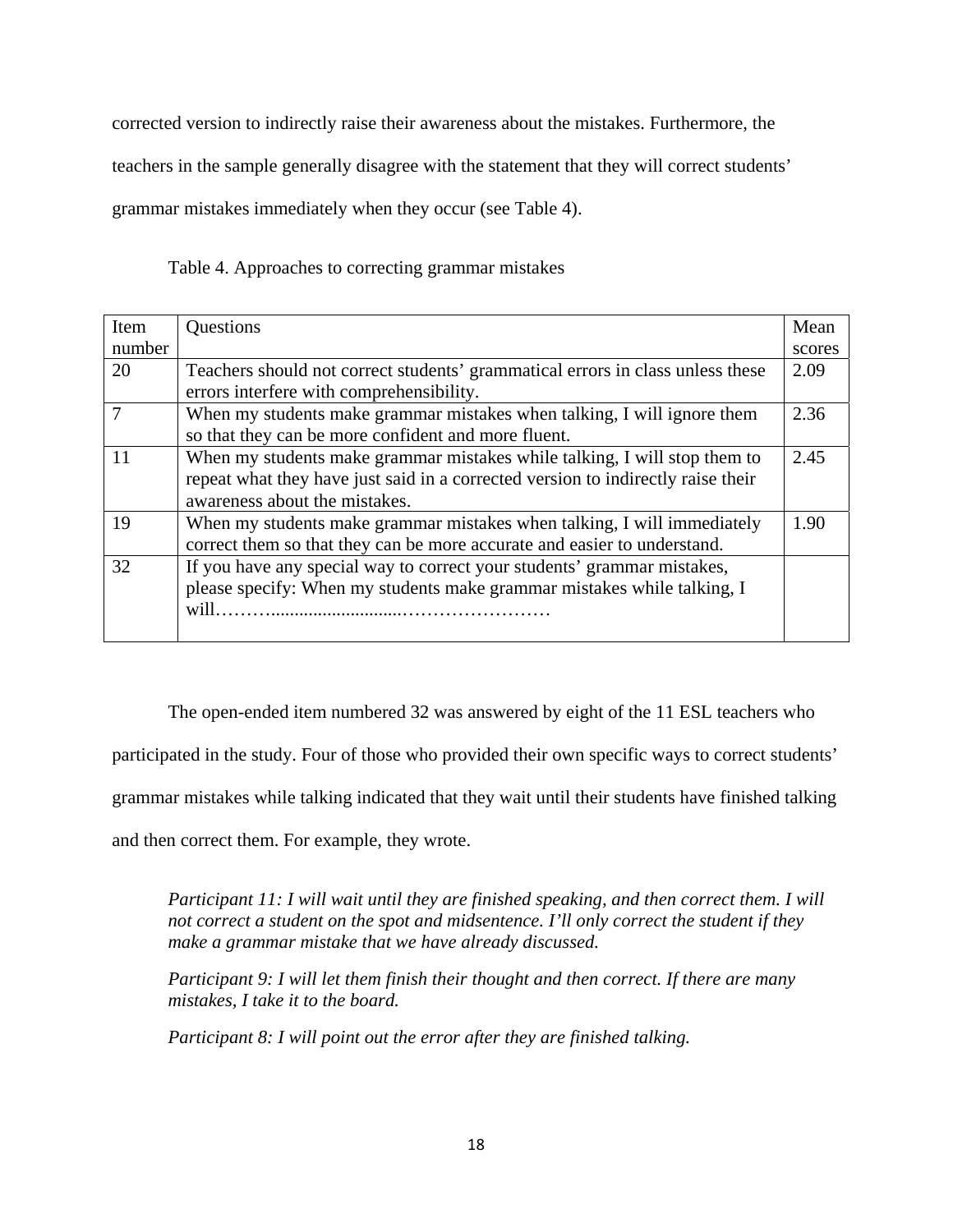*Participant 7: I will wait and make correction at the end with similar examples if my objective is to get the students to speak in communicative form. If it is a drill exercise, I will make an immediate correction for all level students.* 

These results confirm the quantitative results presented in Table 4. In addition, other

participants reported using some other ways to deal with grammar mistakes students make while

talking.

*Participant 6: I will ask them to repeat their sentence to give them a chance for selfcorrection.* 

*Participant 3: I will write the sentence containing the mistakes, circle the mistakes and try to have them figure it out on their own first.* 

*Participant 2: I will sometimes use gentle correction being careful not to stop their trains of thought.* 

Particularly, one of the participants refused to provide any specific way to deal with error

correction. Instead, she wrote that it depends on the focus of her lessons.

*Participant 10: It depends on the focus. Am I correcting grammar learned? Am I correcting fossilized errors? Is the focus fluency?* 

Concerning error correction, generally, it was found that almost all teachers avoid correcting students immediately when the mistakes occur although each teacher differs greatly in their own individual methods to provide correction. Moreover, the teachers in the sample did not directly state that they focus on fluency, but the majority of the responses to item 32 on the questionnaire show that they tend to value fluency and content of the students' utterance by letting students finish expressing their thoughts and ideas.

### **RQ 4: What Do ESL Teachers Think about the Role of L1 Influence on L2 Grammar?**

The results basically show that ESL teachers surveyed tend to believe that students' first languages have a significant influence on their ability to learn English grammar (see Table 5). They also seem to believe in negative transfer. That is, students learning English make mistakes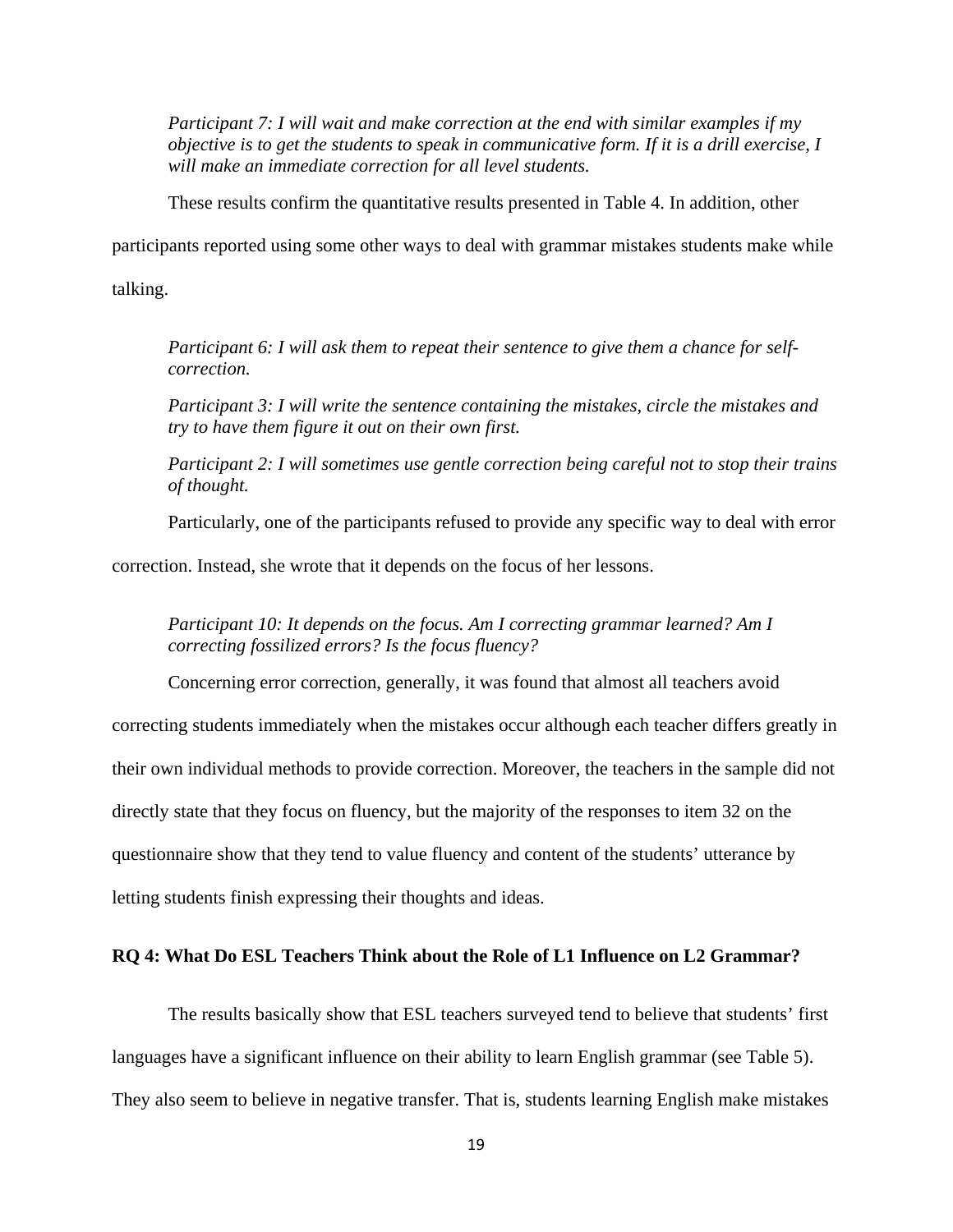because of their first language influence. However, the participants do not seem to believe in positive transfer. They do not think that learners' first languages may facilitate ESL students' grammar learning.

Table 5. The role of L1 influence on L2 grammar

| Item   | Questions                                                                 | Mean   |
|--------|---------------------------------------------------------------------------|--------|
| number |                                                                           | scores |
| 15     | Students' native languages significantly influence their ability to learn | 2.73   |
|        | English grammar.                                                          |        |
| 13     | Many ESL students make grammar mistakes because of their native language  | 3.36   |
|        | influence.                                                                |        |
| 25     | Many ESL students learn grammar well because their native language        | 2.18   |
|        | grammar is similar to that of English.                                    |        |

## **RQ 5: What Do ESL Teachers Think about the Use of Metalanguage in the Language Classroom?**

Another issue being investigated in the present study is ESL teachers' perceptions about the use of metalanguage in grammar classes. Contrary to popular beliefs, the teachers in this study disagree with the statement: Metalanguage should only be used with advanced English language learners. In other words, the participants do not think that metalanguage should only be used with advanced learners of English (see Table 6). The teachers, in general, however, believe that it is necessary to use metalanguage in grammar teaching. Moreover, they also think that metalanguage should be introduced and used in grammar classes for learners of all proficiency levels so that grammar lessons can be taught and learned more quickly.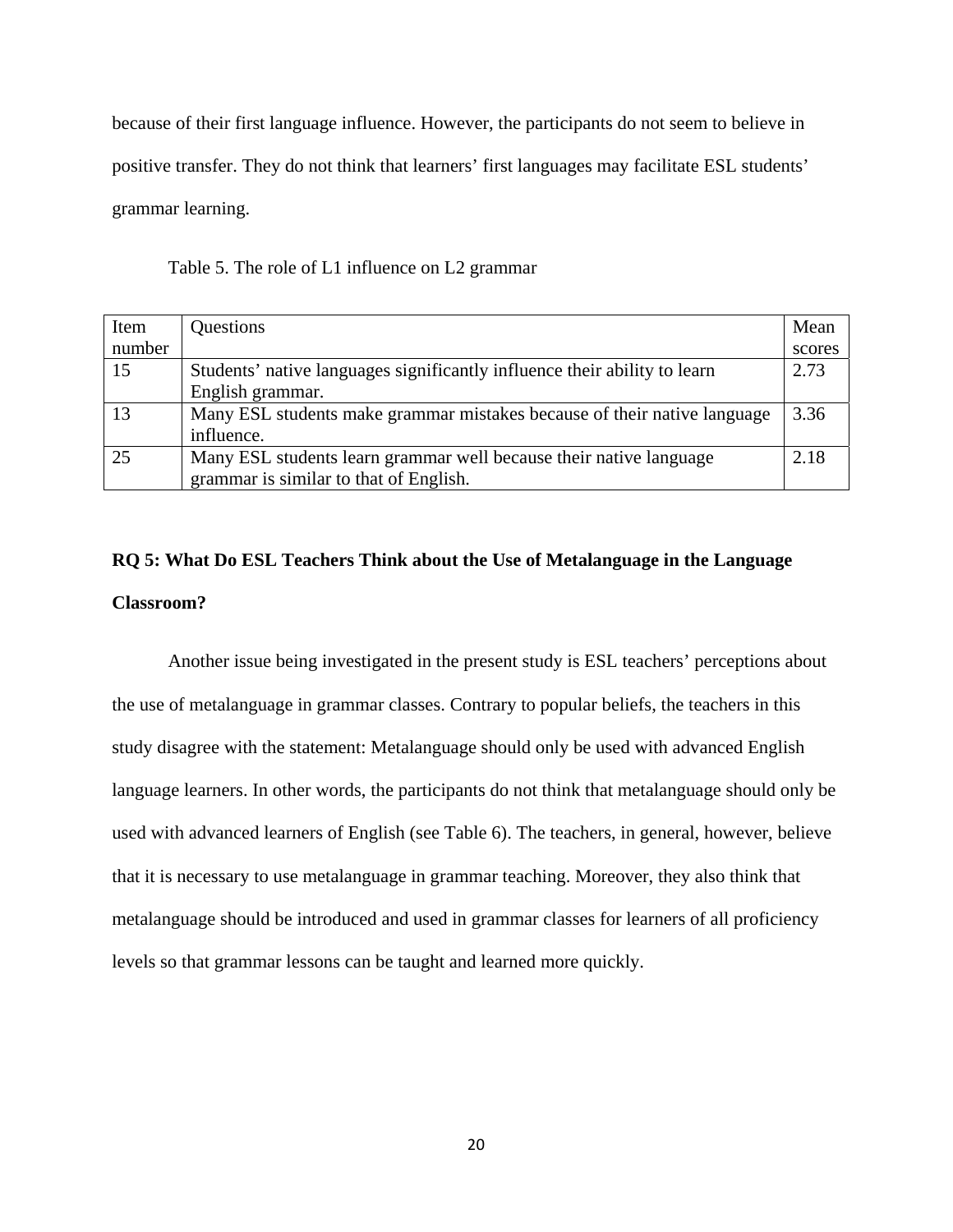Table 6. The use of metalanguange in the classroom

| Item   | <b>Questions</b>                                                              | Mean   |
|--------|-------------------------------------------------------------------------------|--------|
| number |                                                                               | scores |
| 16     | Metalanguage (terms used to describe language such as pronouns,               | 2.0    |
|        | prepositions, or relative clauses) should only be used with advanced English  |        |
|        | language learners.                                                            |        |
| 30     | Metalanguage should be introduced and used in grammar class for learners of   | 3.09   |
|        | all proficiency levels so that grammar lessons can be taught and learned more |        |
|        | quickly.                                                                      |        |
| 18     | It is necessary to use metalanguage (technical or grammatical terms such as   | 3.0    |
|        | nouns, verbs, preposition, relative clauses, subjunctive, and objectsetc)     |        |
|        | when teaching students grammar.                                               |        |

## **RQ 6: What Do ESL Teachers Think the Role of Practice in Grammar Teaching Is?**

Although practice can often be considered very necessary in language learning, it is

important to find out what ESL in-service teachers think about the role of practice in grammar

teaching. The results from the survey indicate that the participants seem to consider that practice

is of crucial importance for students to master grammar points (see Table 7). Additionally, they

are also likely to believe that grammar should be practiced both in oral and written form.

Generally, practice is likely to be deemed as one of the essential factors to master grammar.

Table 7. The role of practice in grammar teaching

| Item           | Questions                                                                    | Mean   |
|----------------|------------------------------------------------------------------------------|--------|
| number         |                                                                              | scores |
| $\overline{4}$ | Grammar should be mainly practiced in oral communication.                    | 2.0    |
|                | Grammar should be practiced both in oral and written form.                   | 3.72   |
| 28             | Practice is of crucial importance for the students to master grammar points. | 3.64   |
|                | Grammar should be mainly practiced in written forms.                         | 1.73   |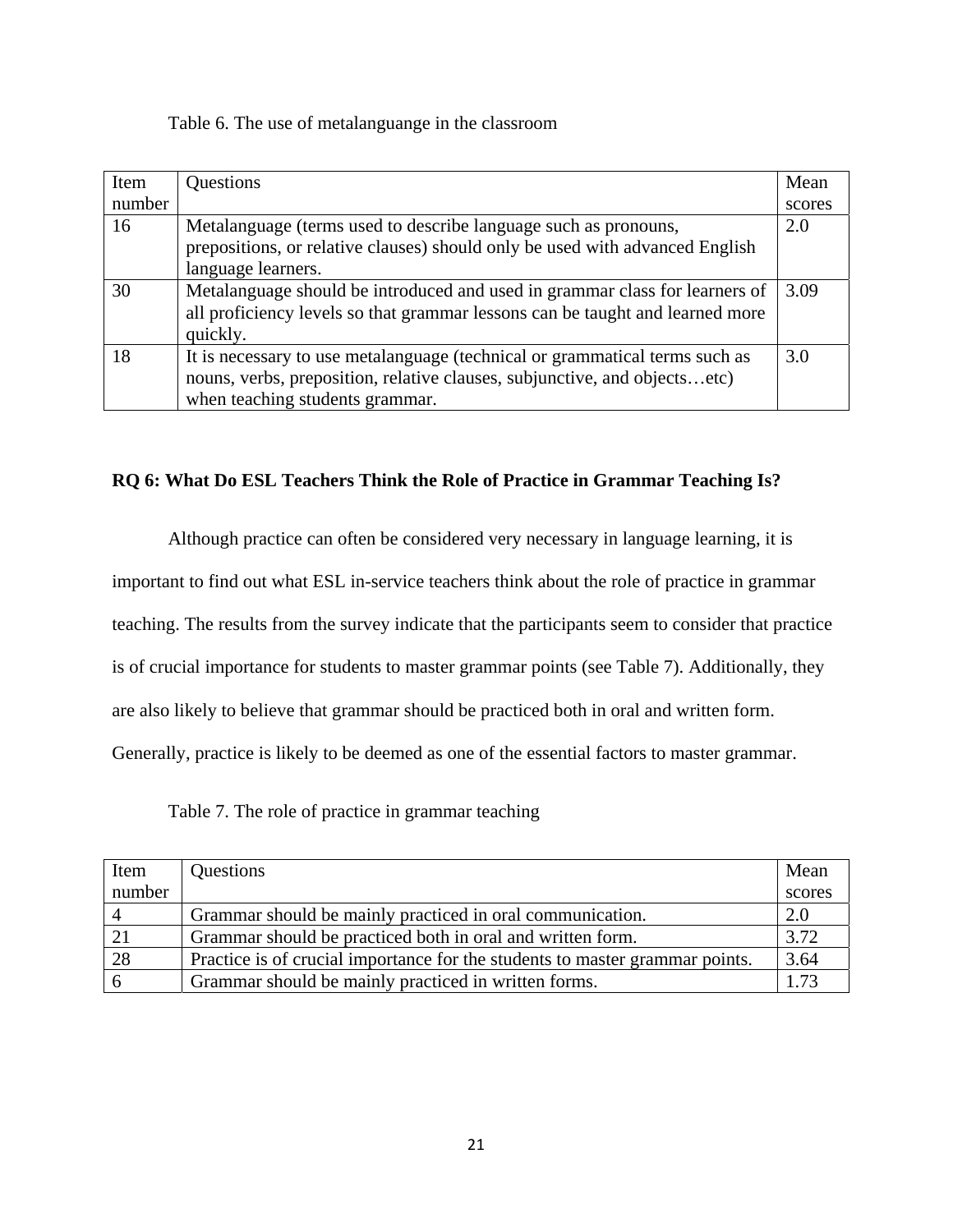## **RQ 7: Do ESL Teachers Think That They Have Been Well Prepared to Teach Grammar in the ESL Classroom?**

The results show that the teachers believe that their previous training greatly improved their confidence and skills in grammar teaching (see Table 8). In addition, they think that they have been well prepared to teach grammar. Finally, the participants reported enjoying teaching grammar. Although the participants reported having been well prepared to teach grammar, the mean scores do not appear to be very high, just slightly above 2.50.

Table 8. Teacher preparation in grammar teaching

| Item   | Questions                                                               | Mean   |
|--------|-------------------------------------------------------------------------|--------|
| number |                                                                         | scores |
|        | The previous training you received greatly improved your confidence and | 2.90   |
|        | skills in teaching grammar.                                             |        |
| 22     | As an ESL teacher, I have been well prepared to teach grammar.          | 2.82   |
| 23     | I enjoy teaching grammar.                                               | 2.73   |

#### **Discussion**

Concerning the role of grammar in the classroom, Borg (2006) highlighted that teachers generally reported that they valued and promoted grammar in their work. In addition, Burgess and Etherington (2002) also found that the majority of the teachers they examined indicated that they believed that grammar could be viewed as a framework for the rest of the language. In general, previous research seems to show that grammar is generally regarded as an important element in language learning. Moreover, Schulz (2001) found that over 58% of the teachers investigated in Colombia and the US agreed with the statement that the formal study of grammar is essential to the eventual mastery of a foreign language. Also, more than 73% of the teachers in Schulz's study agree that studying grammar helps in learning a foreign or second language.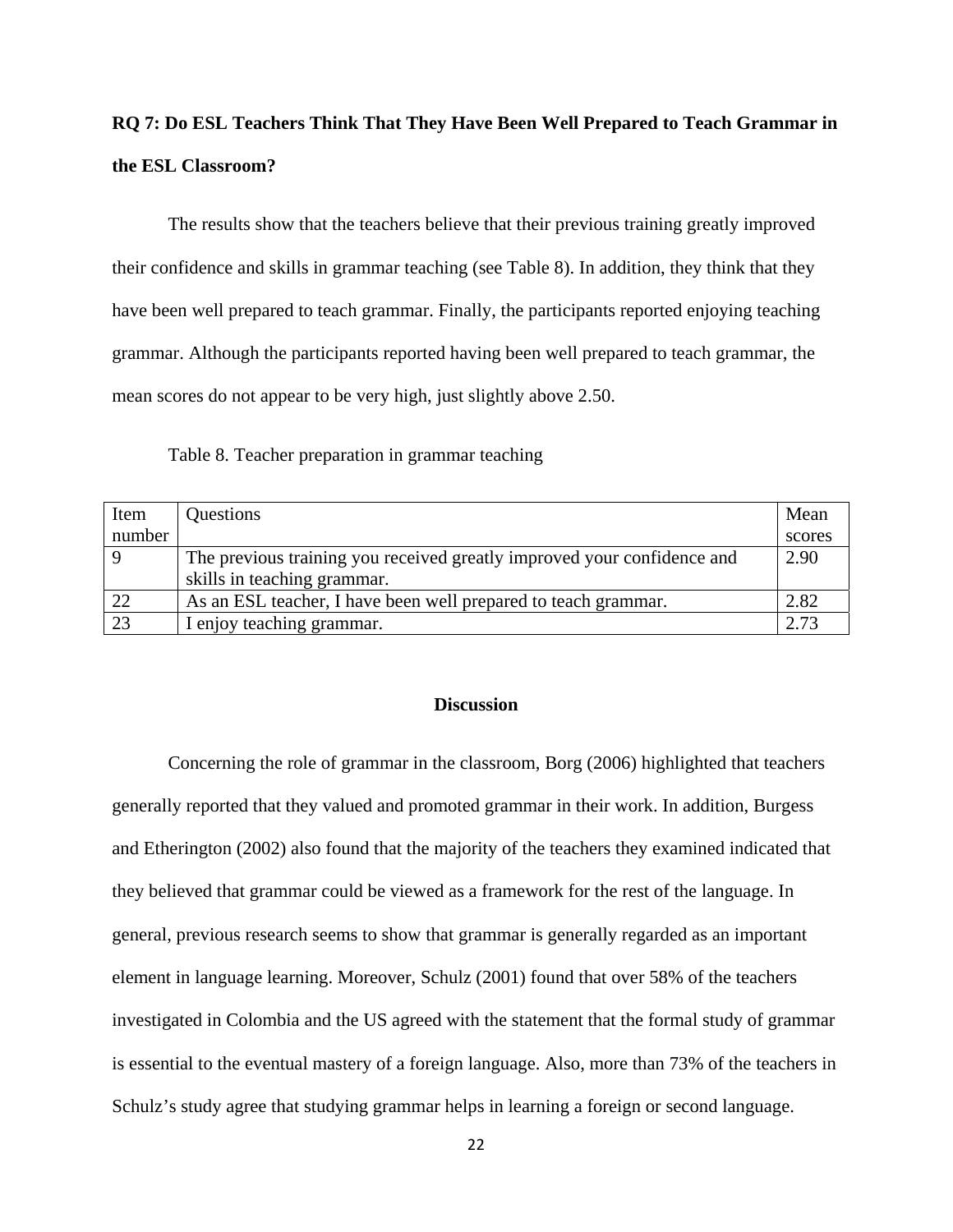Similarly, Schulz (1996) found that 74% of the teachers surveyed agreed with the statement (studying grammar helps in learning a foreign or second language). Schulz (2001) also found that more than 80% of the teachers believe that it is more important to practice a second language in situations simulating real-life than to study and practice grammatical patterns.

Like the results from past research, this study found that ESL teachers in the sample believe that formal study of grammar is of crucial importance to language learning. That is, the results of the present study further confirm those of previous studies in terms of the overall role of grammar in the language classroom. The respondents also tend to believe that studying and practicing grammar in the classroom help improve students' communicative ability most quickly. It can be inferred that the teachers see grammar learning as an important component to help their students achieve communicative ability. Clearly, their goal of helping their learners to attain a good ability to communicate does involve the formal study of grammar in the classroom.

This seems to contradict what is often referred to as the zero position on grammar teaching as advocated by some researchers such as Dulay and Burt (1973) and Krashen (1982). Although it has been argued that grammar should not be taught in the language classroom, the teachers in this sample believe that it is necessary and essential to teach grammar in the classroom as learning grammar formally can facilitate foreign or second language learning. In this study, Schulz's (2001) findings are confirmed in that the teachers in this study think that studying grammar formally is essential to eventual mastery of a second language, and the study of grammar is believed to help in second language learning. Besides, the teachers in the present study, like most of those in Schulz's, agree that it is more important to practice a second language in situations simulating real life than to analyze and practice grammar patterns. Therefore, on the whole, the findings concerning the role of grammar in the classroom in this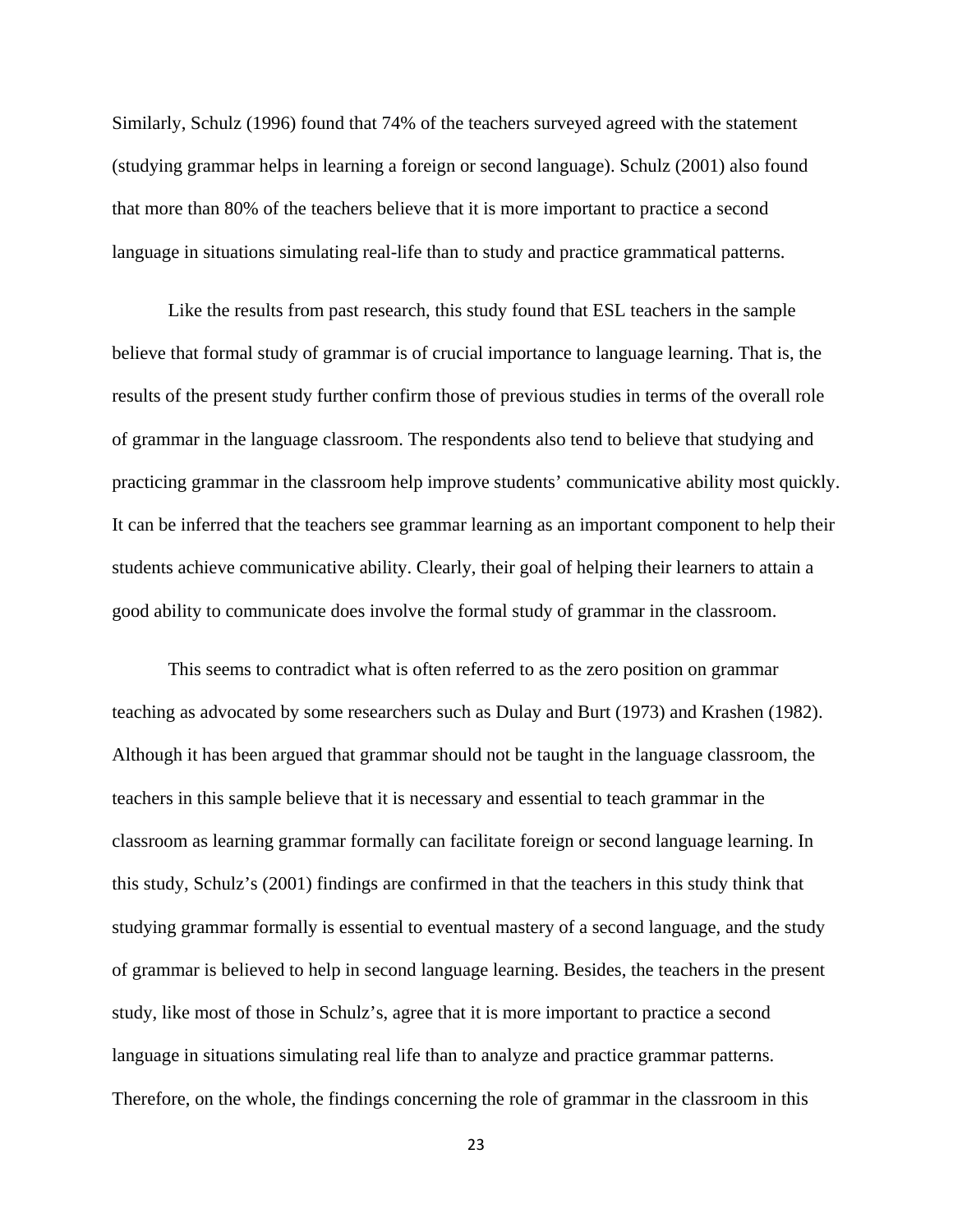research study are generally congruent with those of other studies such as Burgess and Etherington (2002), and Schulz (1996, 2001)

The issues of how grammar should be taught have long been discussed in the literature. Borg (1999a) showed that consensus about how grammar is best taught has not been achieved. However, by and large, as Ellis (2008) observed, explicit instruction has been found to be more effective than implicit instruction. He also pointed out that a tentative and general conclusion, in terms of inductive and deductive instruction, might be that deductive form-focused instruction is more effective than inductive form-focused instruction, but it is possible that this may partially depends on the learners' preferred learning styles (Eisenstein, 1980, cited in Ellis, 2008). Burgess and Etherington (2002) found that over 90% of the teachers in their study agree that their students expect them to present grammar points explicitly. However, they also ascertained that less than 50% of the teachers agree that explicit discussion of grammar rules is helpful for their students. In addition, Chia (2003) found that most teachers prefer to teach grammar rules explicitly because they believe that their students internalize the rules better compared to using an inductive approach. Similarly, in the present study, the teachers generally agree that grammar is best taught explicitly. Such a belief seems, in terms of explicit instruction, to be in agreement with general research results reviewed by Ellis (2008). Nonetheless, interestingly, the teachers in the present study also show that they think grammar is also best taught inductively, which is contrary to the tentative and general conclusion made by Ellis (2008). In other words, although research has shown that deductive instruction seems more effective than inductive instruction, the ESL teachers in this sample are likely to believe that grammar is best taught inductively. Moreover, the results in the present study indicate that the teachers basically think that grammar can also be best taught either inductively or deductively depending on the grammar points. This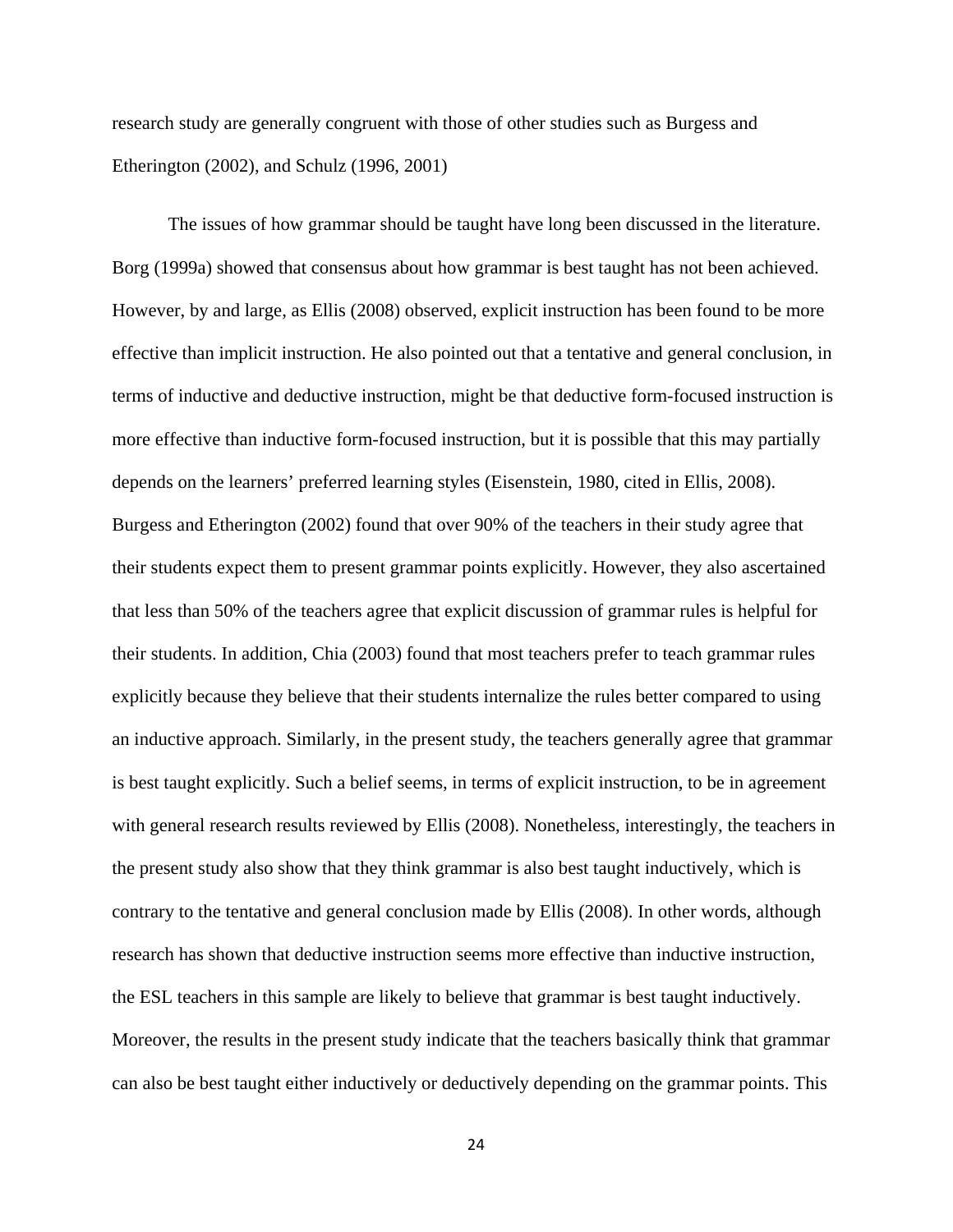finding seems to show the teachers' flexibility in terms of the approaches they employ to teach grammar. They do not seem to be extremely loyal to one of the two approaches but seem to use either an inductive or a deductive approach to grammar teaching depending on individual grammar points. Such a belief may easily be tenable as there seems to be no universal optimal way to teach language in general and grammar in particular. Therefore, an eclectic approach may be more feasible and effective for various kinds of learners' learning preferences, styles, proficiency levels, and ages. The flexible use of teaching approaches can also help teachers deal with different grammar points more effectively and quickly in the language classroom, where time for formal instruction is limited. The teachers in this study appear to believe in the effectiveness of explicit, inductive or deductive but not implicit approaches to grammar teaching. Possibly, it can be inferred that they may think that it may be too hard for their students to learn grammar implicitly. Such an interpretation, however, is highly speculative due to lack of further verification from the teachers.

Errors in language learning seem to occur very frequently and they are almost unavoidable when learners have not fully mastered the language. The core issue of discussion in the literature of second language acquisition is whether errors should be corrected at all and how they should be corrected. Seedhouse (1997) found that teachers seem to avoid direct, overt, and negative evaluation of learners' linguistic errors. Burgess and Etherington (2002) also found that the teachers in their sample tended to disagree with the statement that teachers should only correct errors of form which interfere with communication. In this study, the teachers also seem to disagree with the statement that teachers should not correct students' grammatical errors in class unless these errors interfere with comprehensibility. On the other hand, they do not think that grammatical mistakes should be ignored so that students can be more confident and fluent.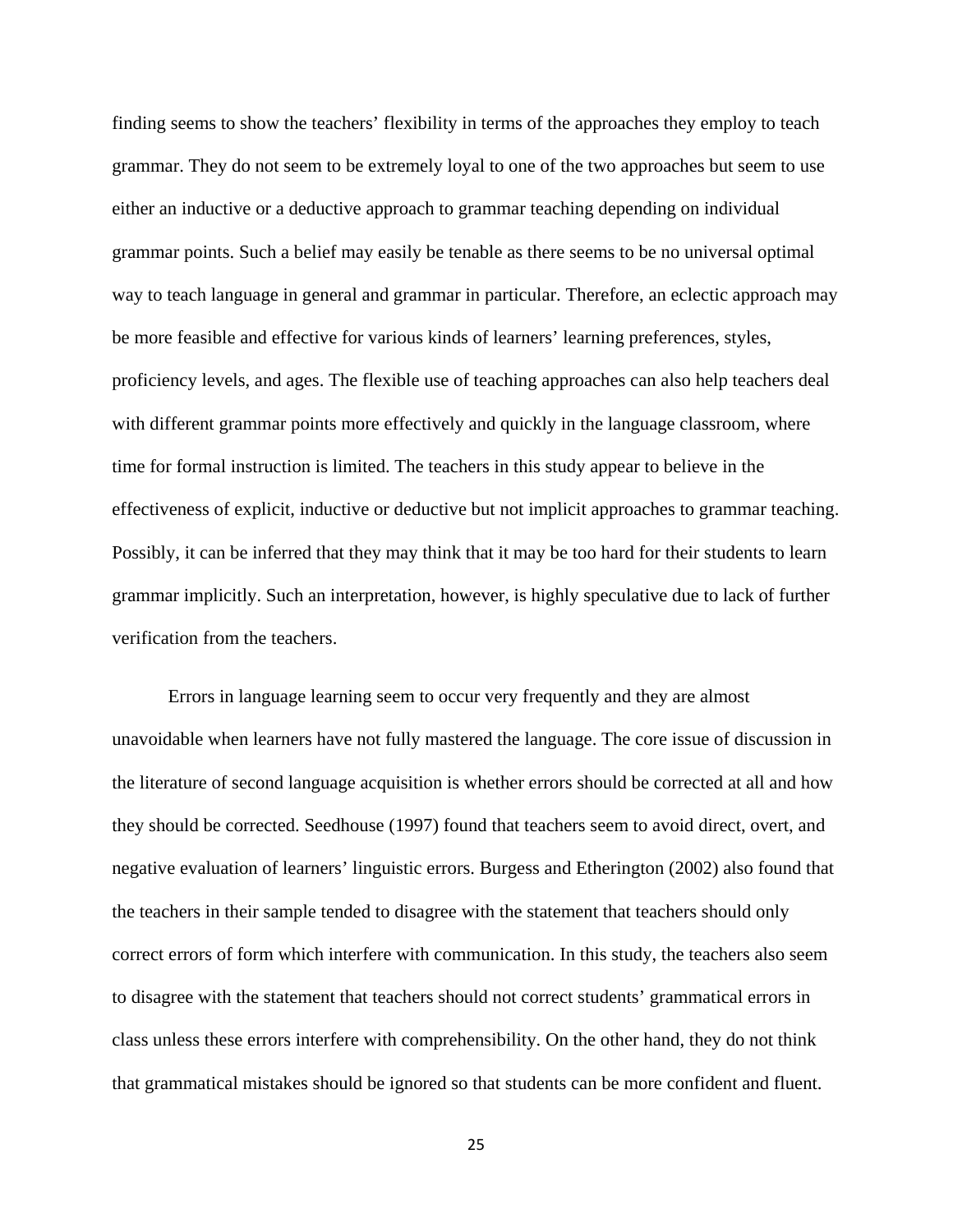As indicated in the results, eight of the 11 teachers in the study provided their own ways of correcting errors. Overall, they all tend to wait until the learners have completed talking, and then correct the students' mistakes. It could be inferred that the teachers are likely to value fluency and content in their students' talks, but they also do not ignore grammar mistakes. Individual teachers tend to use a distinct way to correct errors. While participant number 11 only corrects grammar mistakes that have been discussed in class, participant number 6 asks her students to repeat the sentence so that they may have a chance to correct themselves. Also, it seems that error correction may not be an easy issue to investigate as participant number 10 stated that error correction must depend on the focus of her lesson. However, as participant number 7 pointed out, he will make an immediate correction for all students if it is a drill exercise.

It seems undeniable that there must be certain types of transfer between learners' first language and second language; however, it seems that research has been inconclusive. It is, therefore, interesting to know what practitioners think about the issue as they are those who are in the classroom with learners. Ellis (2008) stated that the focal claim of the Contrastive Analysis Hypothesis was that differences between the target language and the first language resulted in learning difficulty and similarities in learning ease. Nevertheless, as Ellis commented, such a claim has not been proven by research. The results in this study seem to show that the teachers generally believe that students' first languages significantly influence their ability to learn English grammar. Furthermore, they tend to believe in negative transfer but not positive transfer. That is, they seem to believe that many of the mistakes ESL students make are because of learner native language influence, whereas they are likely to disagree with the statement that "Many ESL students learn grammar well because their native language grammar is similar to that of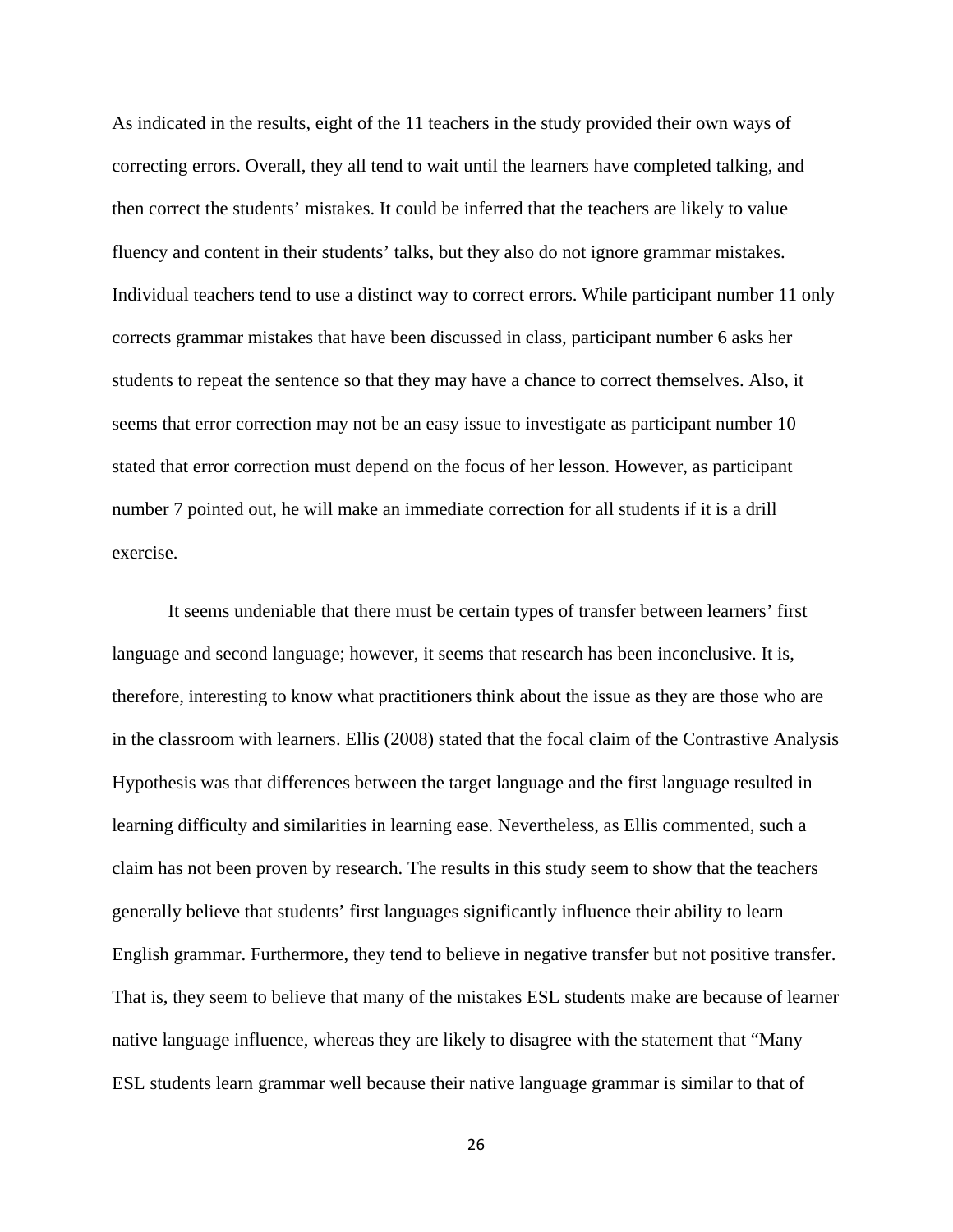English." It could be said that the data seem to show that the teachers tend to agree with the first part of the claim of the Contrastive Analysis Hypothesis.

Ellis (2008) stated that when teachers choose to use metalanguage, they are treating language as an object rather than utilizing it as a tool for communication. Borg (1999) presented three positions in discussing the role of grammatical terminology in second language classroom: (1) arguments against terminology advanced by researchers such as Krashen and Terrell (1983), Halliwell (1993), Bialystok (1981) and others, (2) arguments in favor of terminology supported by some researchers such as Hutchison (1987), Faerch (1985), and Berman (1979), and (3) argument that says the use of terminology depends on learner variables supported by some other researchers such as Larsen-Freeman (1991), Jeffries (1985), Swan (1994), Chalker (1984), and Stern (1992). However, Burgess and Etherington (2002) stated that the use of grammar terminology in the classroom may be understood as a necessary part of an explicit approach to grammar teaching, and they also indicated that terminology is needed for teachers and students to talk about grammar. In their study, Burgess and Etherington found that more than half of the teachers indicated that they believe that their students consider grammar terminology as useful. In addition, Borg (1998) found that the teacher in his study had positive feelings about the role of grammatical metalanguage in language learning. The findings of the present study seem to suggest that the teachers generally think that metalanguage is necessary in grammar teaching, and it ought to be introduced and used in grammar class for learners of all proficiency levels. It may be said that the teachers tend to be in favor of the use of terminology in ESL grammar classes. Indeed, the results could be considered as practitioners' position on the use of grammatical terminology, and such a use may save both them and their learners a decent amount of precious time in the classroom. Using metalanguage with beginners can be contentious.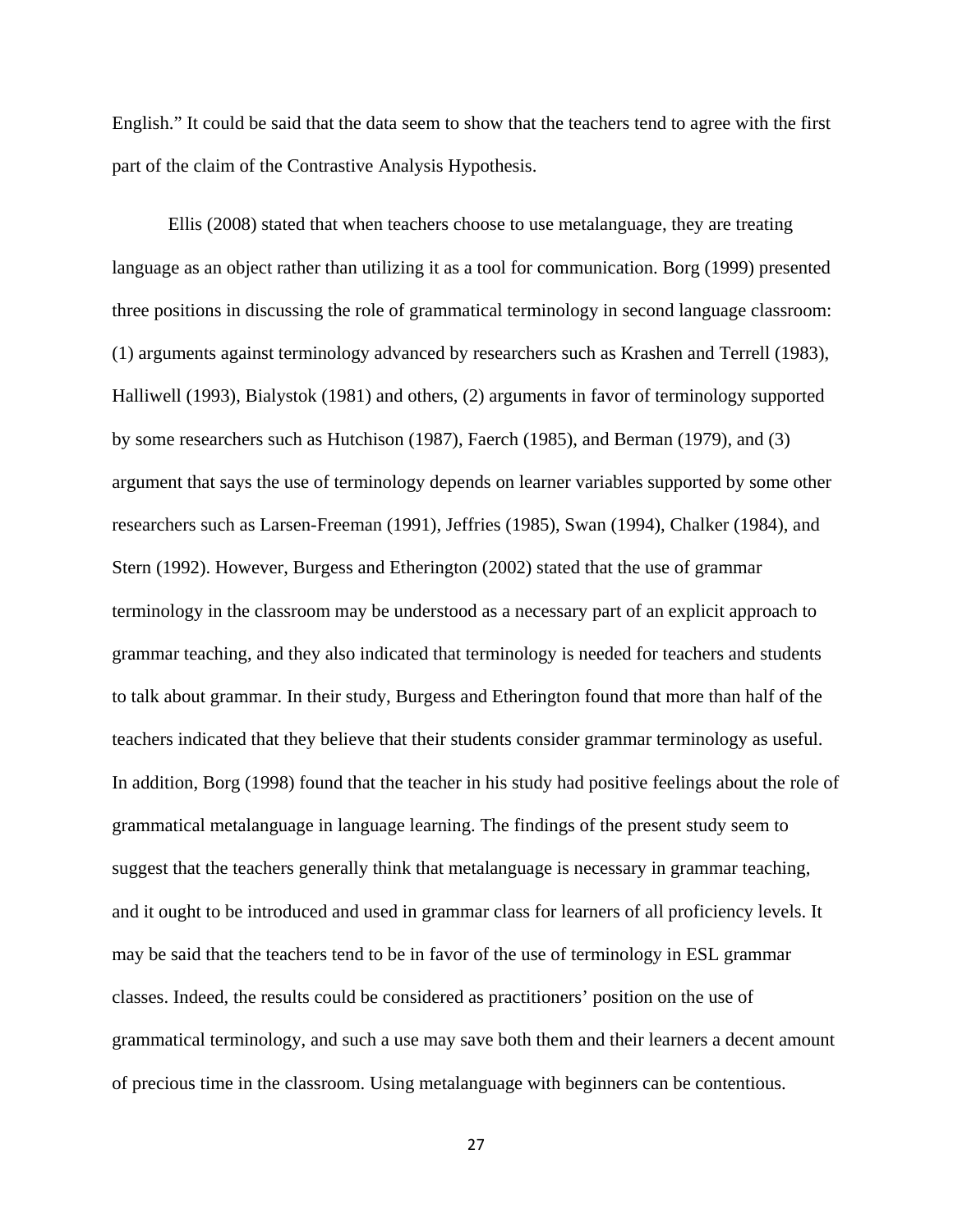Nevertheless, probably if they are introduced to metalanguage since the initial stage of language learning, it may be more beneficial for both teachers and learners in later stages of the learning process in grammar learning in particular.

 Practice has often been seen as an essential factor for success in language learning. Burgess and Etherington (2002) found that 75% of the teachers in their study believe that frequent practice of structures can help learners improve their grammatical accuracy. The results of the present study show that the teachers generally agree that practice is of crucial importance to master grammar points, and they also seem to believe that grammar ought to be practiced both in oral and written form. The findings are likely to suggest that these ESL teachers do believe that practice plays an important role in grammar learning and teaching. In addition, they also seem to think that practice in grammar should be proportionately allocated between oral and written mode. This seems to be congruent with the response to item number 27 on the questionnaire, where the teachers generally agree that practice should be similar to real life situations. Apparently, if learners want to use a certain grammar structure in both oral and written form, they should be provided with situations simulating real life. In reality, grammar is utilized in both spoken and written form, so the teachers' beliefs are relatively reasonable.

Another noteworthy issue in grammar teaching is teacher preparation. Research studies of teachers' beliefs in grammar teaching done in the US by researchers such as Eisenstein-Ebsworth and Schweers (1997), and Schulz (1996, 2001) have not examined teacher preparation. In this research study, the teachers generally believe that their previous training tremendously improved their skills and confidence in grammar teaching. Moreover, they reported that they have been well-prepared to teach grammar. Importantly, the teachers generally enjoy teaching grammar. The results seem to suggest that past training programs the teachers in the sample had must have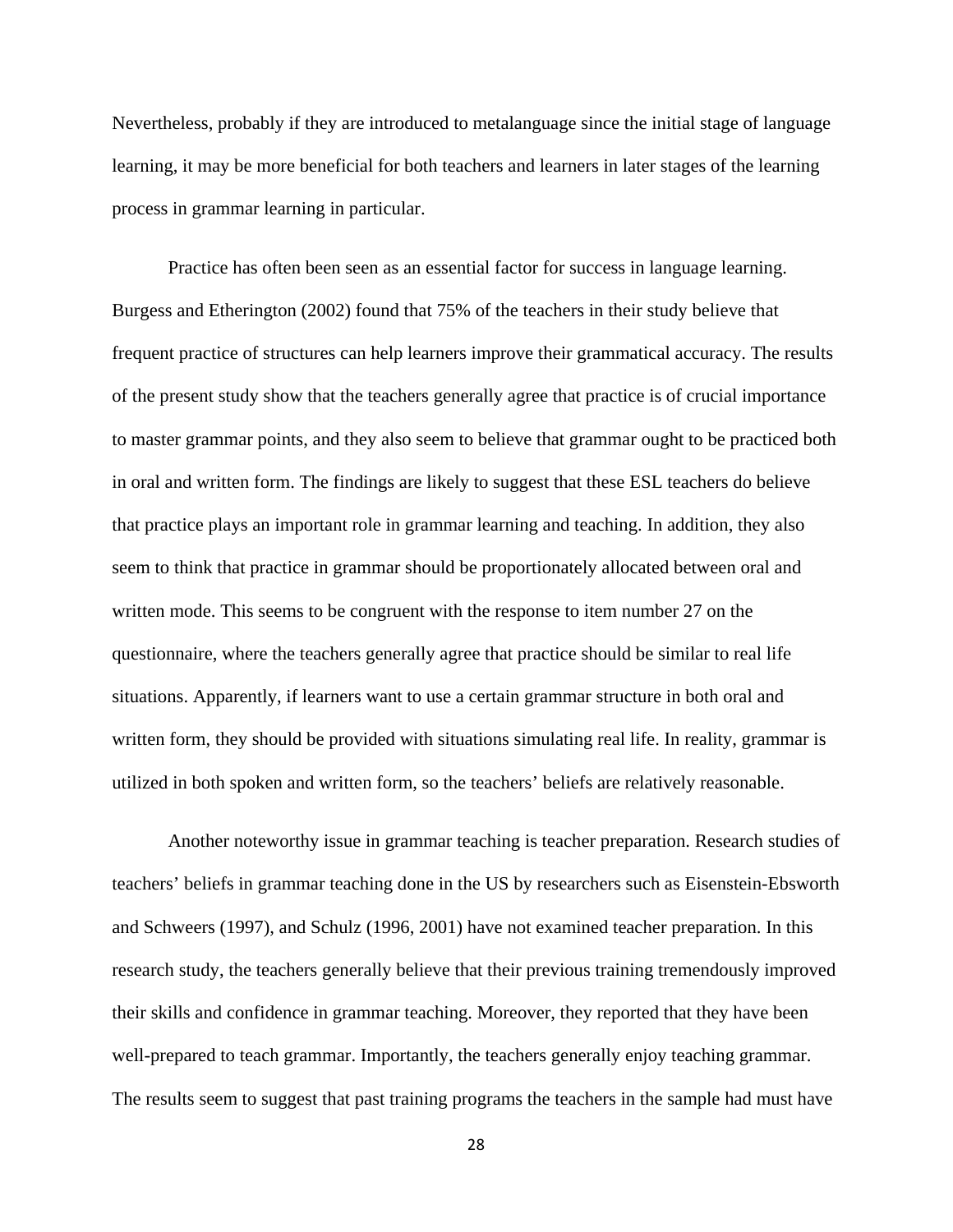been good and helpful. It may be safe to assume that such programs have at least made the teachers feel confident in teaching grammar. It could be inferred that if teachers enjoy the teaching of grammar, they might feel comfortable and enthusiastic about grammar teaching. As a result, such enthusiasm and comfort may be contagious, and ESL learners may also be enthusiastic and comfortable to learn grammar so that their English may not only be fluent but also accurate.

#### **Limitations of the Current Study**

Like any other studies in the field, this study is far from perfect. One of the notable limitations of this study is the small sample size, only 11 participants. Therefore, no attempt has been made to generalize the results. In addition, like most survey research, this study cannot further clarify the responses provided by the participants. Particularly, it would have been more insightful to have an interview with each of the participants to examine the ways they provide corrective feedback in greater depth. Additionally, other statements on the questionnaire can also be further investigated by asking teachers to provide reasons for their responses.

Despite these limitations, it is felt that this work may represent a step toward a better understanding of ESL teachers' beliefs in grammar teaching in the US. Although the sample is relatively small, it does represent an authentic English language school in the US, and the results may shed some light on teachers' beliefs in the role of grammar in the classroom, their perceptions of the best approach to teach grammar, their opinions about how errors should be corrected, their perceptions of the influence of learners' first languages on ESL learning, the use of metalanguage, the role of practice in grammar teaching, and their feelings about their previous training.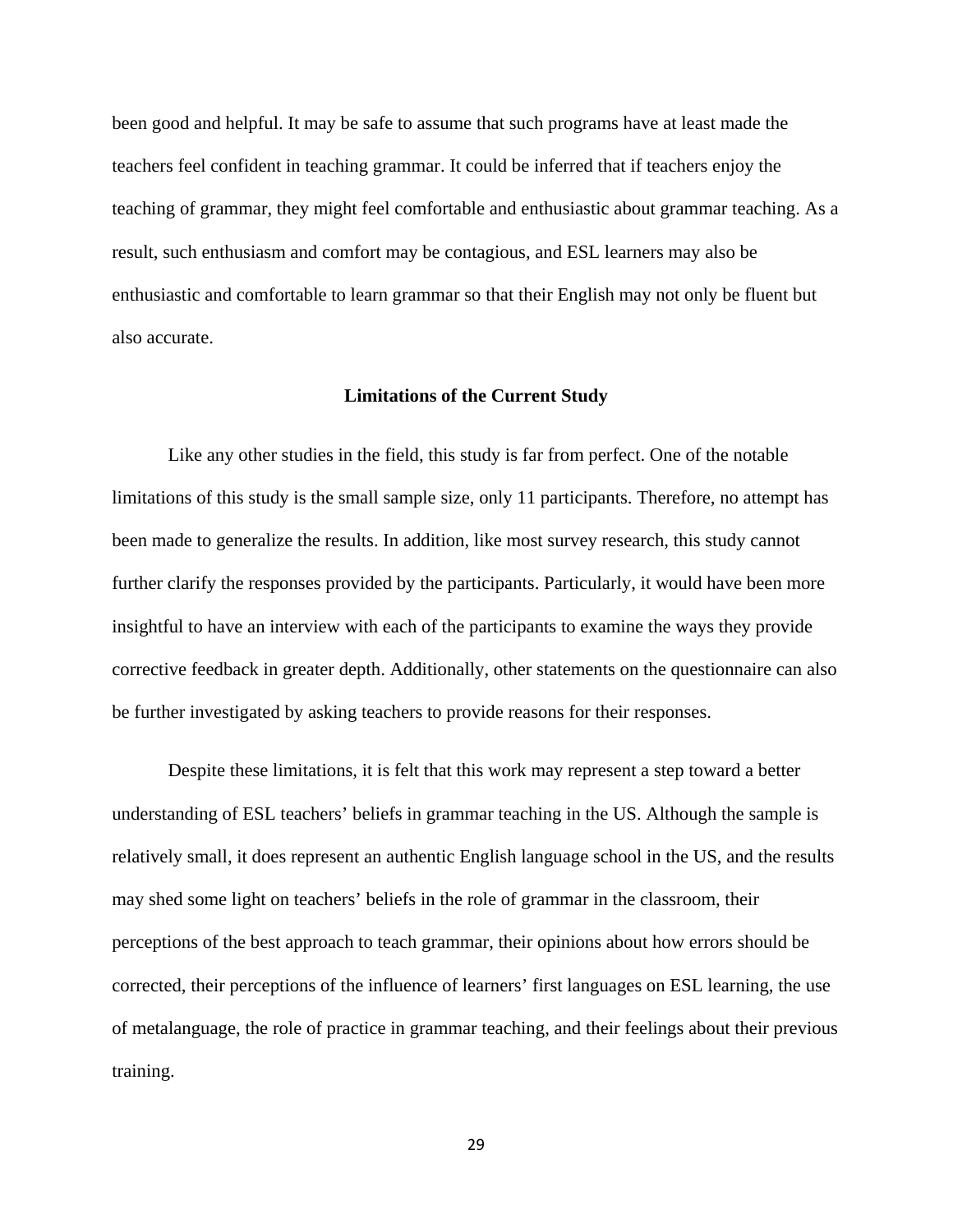#### **Suggestions for Further Research**

Using questionnaires to investigate teachers' beliefs in grammar teaching has been quite effective, but it fails to explore the intricate aspects of teachers' beliefs. Therefore, it is suggested that future studies on teachers' beliefs should first use a larger sample size so that generalization may be possible. Additionally, to have more insightful and complete data, classroom observations and interviews with individual teachers should be used to supplement the data collected from the questionnaires. Moreover, this study has specifically looked at in-service ESL teachers. Future research may also examine pre-service ESL teachers' beliefs. It may also be interesting to investigate the perceptions of teacher trainers and directors of teacher training programs.

#### **Pedagogical Implications**

This study may give ESL teachers in the US a chance to reflect on their beliefs in grammar teaching. Teachers sometimes need to see how powerful their beliefs are, so they may understand the rationale behind what they actually do in the classroom. As teachers always have reasons for what they do in their teaching activities, it seems that their beliefs do play an essential role in forming their actions and behaviors in the language classroom. The results of the present study may hopefully provide some food for thought for researchers and ESL teachers who are interested in this topic. Furthermore, researchers interested in this topic may find it interesting and important to work more closely with ESL classroom teachers to uncover their belief systems in grammar teaching so that better insight might be obtained to inform teacher trainers. Hopefully, the issue of ESL teachers' beliefs in grammar teaching will receive more due attention in the research agenda of the field of second language acquisition, in teacher training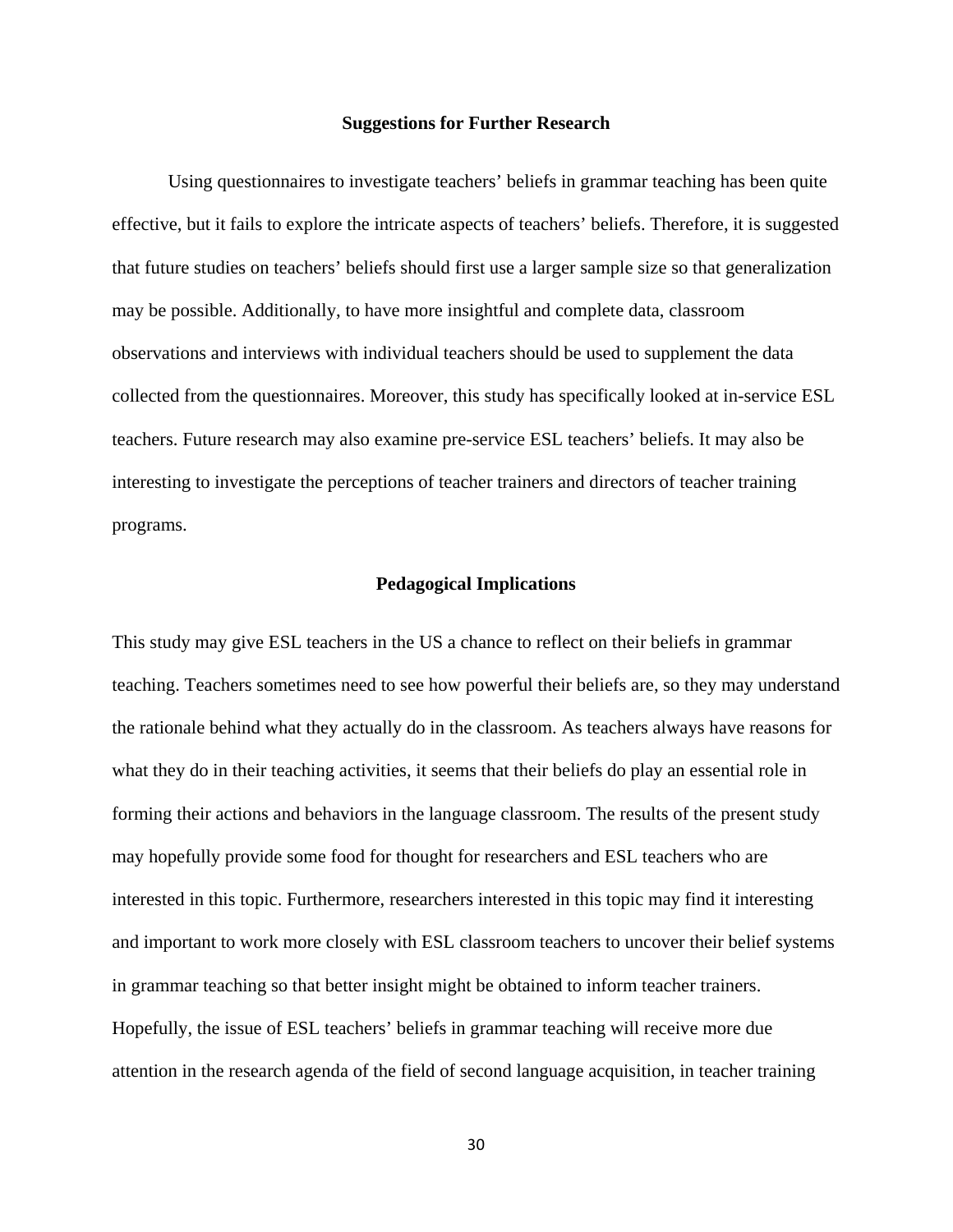curriculum and classroom practices. Probably, what teachers believe may even be more influential than the training they receive, and such beliefs may have a great impact on what learners believe in grammar learning in particular and language learning in general. Thus, teachers' beliefs may appear to be pervasive in all aspects of language learning and teaching. The results of the present study may also be useful for teacher trainers who need to be aware of ESL teachers' beliefs in grammar teaching, so they can help teachers teach grammar more effectively by thoroughly addressing the issues during their training programs. Second language acquisition and educational researchers may ill afford to ignore the study of teachers' beliefs in language teaching and learning, especially in grammar teaching.

#### **Conclusion**

The study reported has attempted to explore some ESL teachers' beliefs in grammar teaching in the US. The results have painted a tiny picture of the beliefs these ESL practitioners have in grammar teaching. Even though the results of the study may not be generalizable, they may help to show what some American ESL teachers think about the teaching of English grammar and related issues. It is hoped that this study may serve as a catalyst in arousing teachers' and researchers' interests in studying teachers' beliefs in grammar teaching in a larger scale. As the US is a country where there are a large numbers of ESL learners and teachers, the number of studies investigating American ESL teachers' beliefs in grammar teaching can be considered relatively small. Therefore, more research on teachers' beliefs in grammar teaching is sorely needed.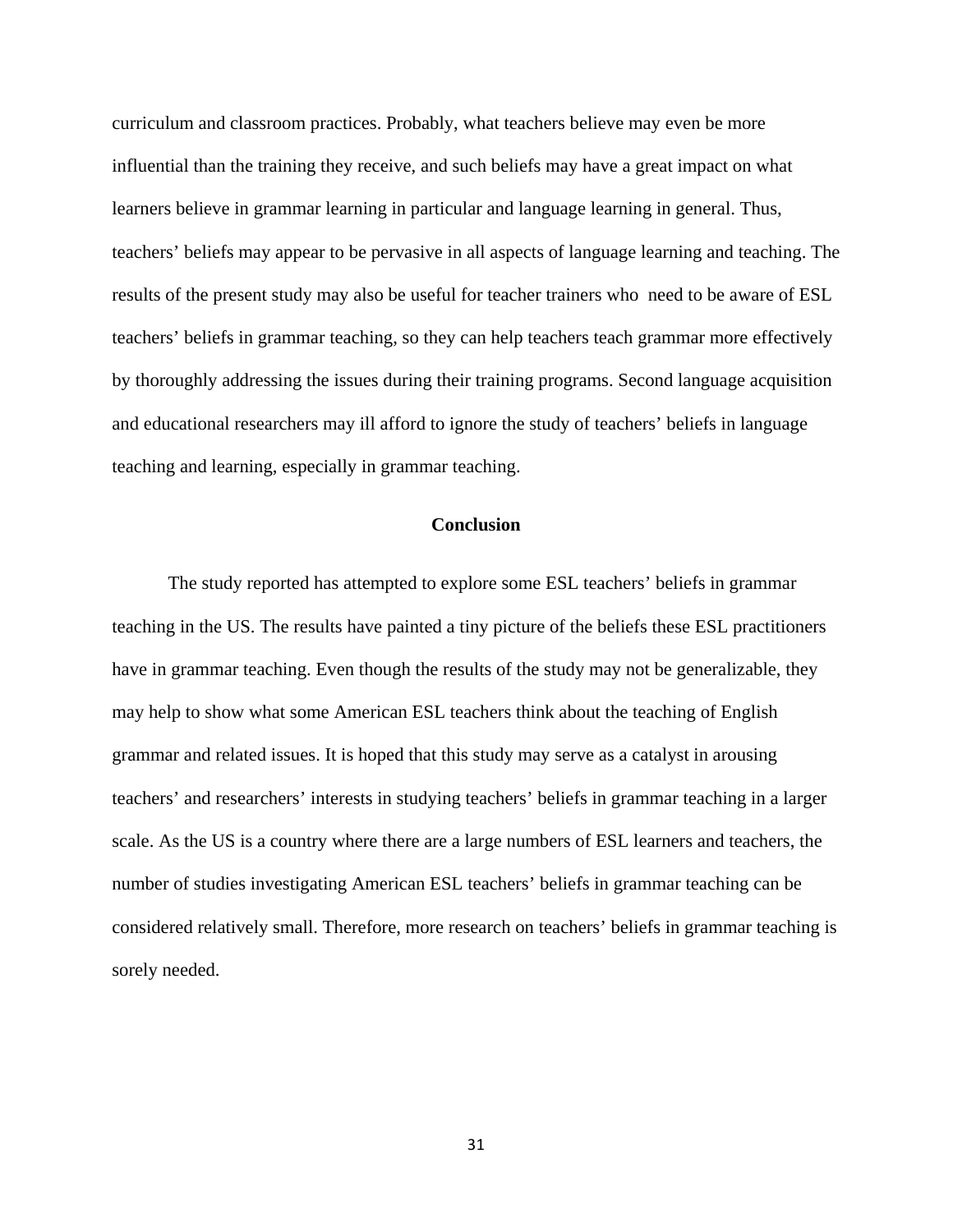#### **References**

Ajzen, I. (1988). *Attitudes, personality, and behavior*. Chicago, IL: Dorsey Press.

- Andrews, S. (2003). 'Just like instant noodles': L2 teachers and their beliefs about grammar pedagogy. *Teachers and Teaching: Theory and Practice*, 9(3), 315-375.
- Barcelos, A. M. F. (2003). Teachers' and students' beliefs within a Deweyan framework: Conflict and influence. In P. Kalaja, & A. M. F. Bacerlos (Eds.), *Beliefs about SLA: New Research Approaches* (pp. 171-199). Netherlands: Kluwer Academic Publishers.
- Batstone, R. (2006). Teacher beliefs about power and control. *The TESOLANZ Journal*, 14, 75- 84.
- Beach, S. A. (1994). Teacher's theories and classroom practice: beliefs, knowledge, or context? *Reading Psychology: An International Quarterly*, 15, 189-196.
- Berman, R. A. (1979). Rule of grammar or rule of thumb? *International Review of Applied Linguistics*, 17(4), 279-302.
- Bernat, E., & Gvozdenko, I. (2005). Beliefs about language learning: current knowledge, pedagogical implications, and new research directions. *TESL-EJ*, 9(1), 1-21.
- Berry, R. (1997). Teachers' awareness of learners' knowledge: the case of metalinguistic terminology. *Language Awareness*, 6, 136-146.
- Bialystok, E. (1981). The role of linguistic knowledge in second language use. *Studies in Second Language Acquisition*, 4, 31-45.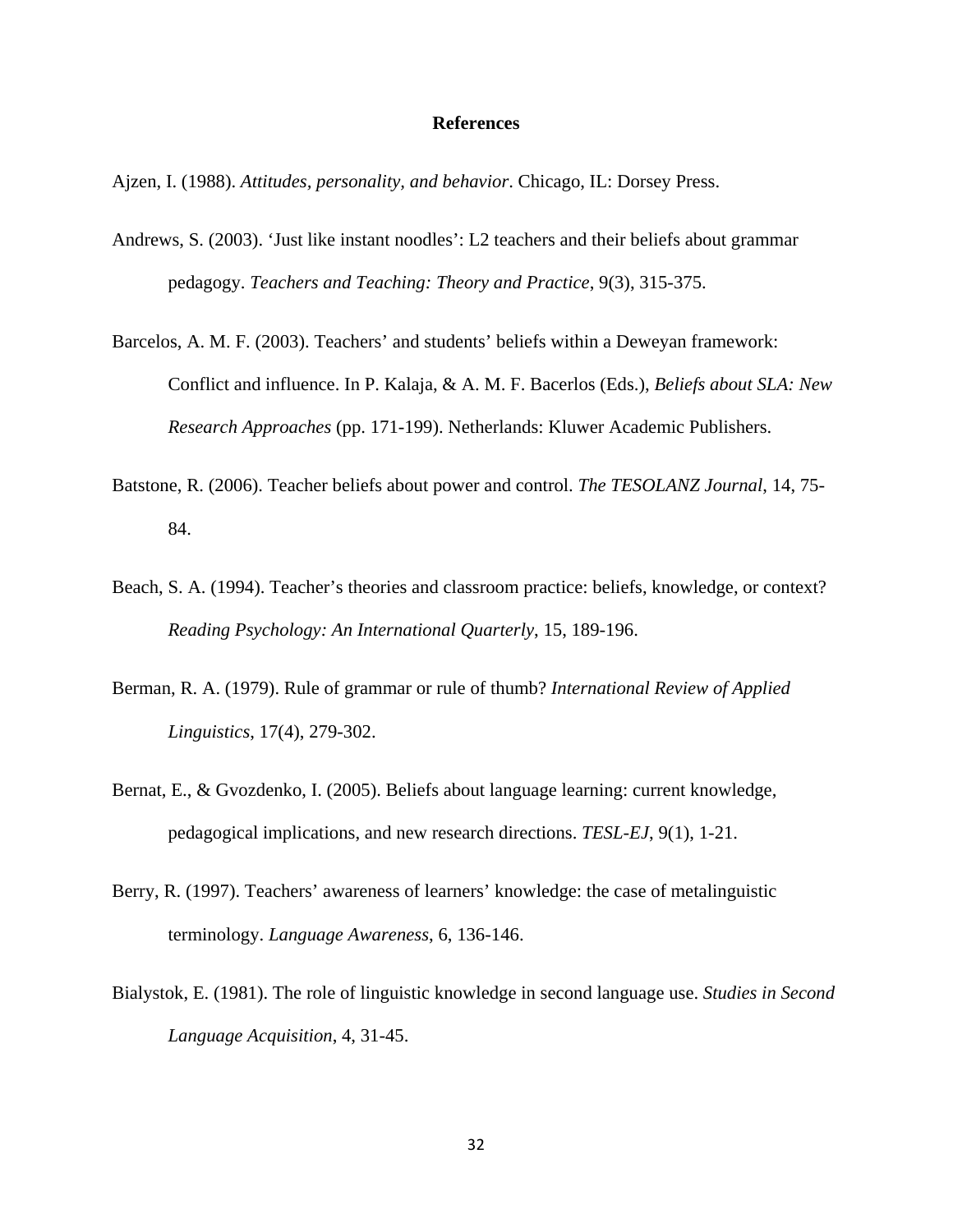- Borg, S. (1998). Teachers' pedagogical system and grammar teaching: A qualitative study. *TESOL Quarterly*, 32 (1), 9-38.
- Borg, S. (1999). The use of grammatical terminology in the second language classroom: A qualitative study of teachers' practices and cognition. *Applied Linguistics*, 20(1), 95-126.
- Borg, S. (1999a). Studying teacher cognition in second language grammar teaching. *System*, 27, 19-31.
- Borg, S. (2003). Teacher cognition in grammar teaching: A literature review. *Language Awareness*, 12, 96-108.
- Borg, S. (2006). *Teacher cognition and language education: Research and practice*. London, England: Continuum.
- Borg, S., & Burns, A. (2008). Integrating grammar in adult TESOL classrooms. *Applied Linguistics*, 29(3), 456-482.
- Brown, J. D., & Rodgers, T. S. (2002). *Doing second language research*. Oxford, England: Oxford University Press.
- Burgess, J., & Etherington, S. (2002). Focus on grammatical form: explicit or implicit? *System*, 30, 433-458.
- Celce-Murcia, M., & Larsen-Freeman, D. (1999). *The Grammar book*. Boston, MA: Heinele & Heinele.
- Chalker, S. (1984). Why can't someone write a nice simple grammar? *ELT Journal*, 38(2), 79- 85.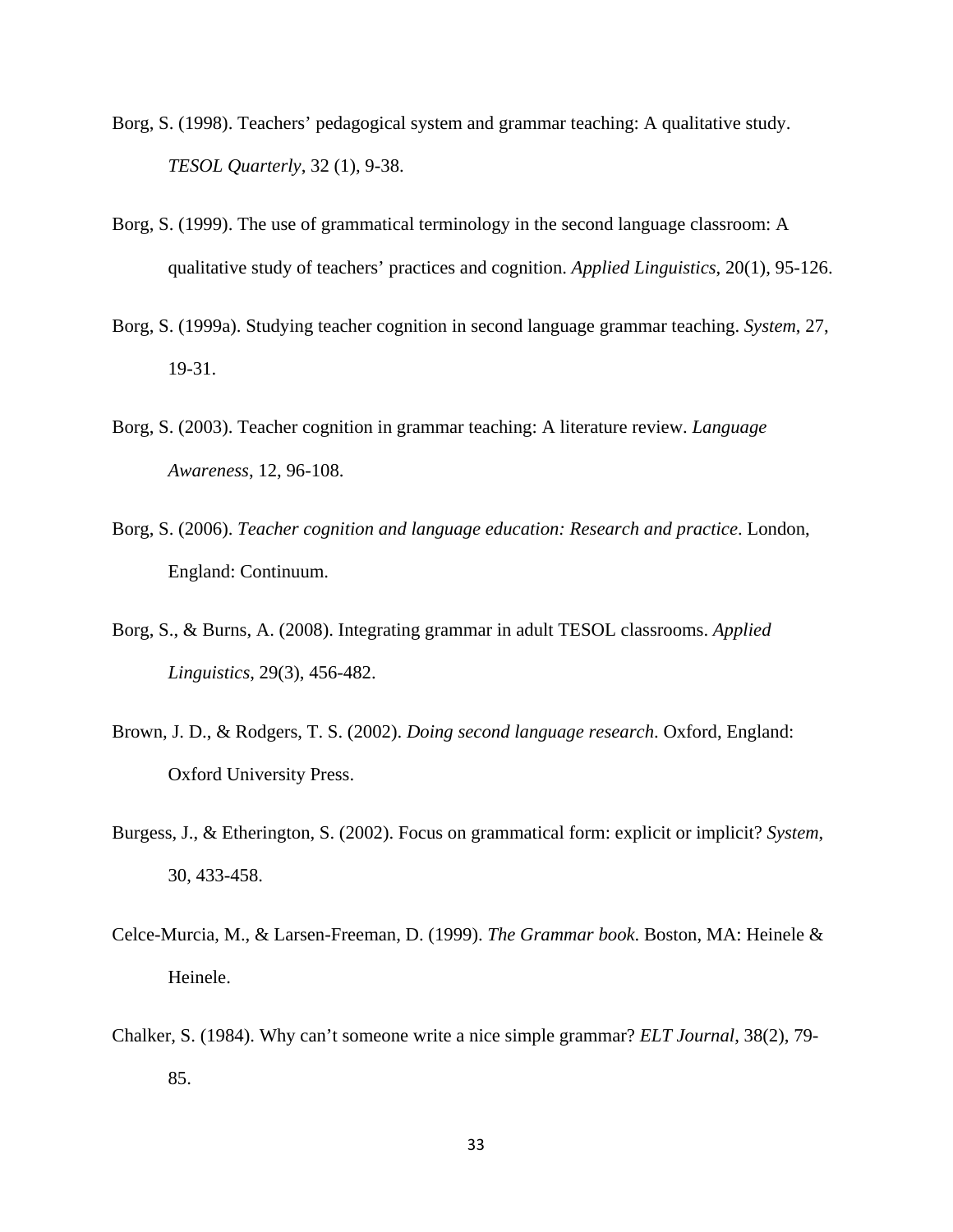Chandler, R. (1988). Unproductive busywork. *English in Education*, 22, 20-28.

- Chia, S. C. C. (2003). Singapore primary school teachers' beliefs in grammar teaching and learning. In D. Deterding, E. L. Low, & A. Brown (Eds.), *English in Singapore: research on grammar* (pp. 117-127). Singapore: McGraw Hill.
- Dirkx, M. J., & Spurgin, M. E. (1992). Implicit theories of adult basic education teachers: How their beliefs about students shape classroom practice. *Adult Basic Education*, 2(1), 20-41.
- Doughty, C., & Williams, J. (1998). Pedagogical choices in focus on form. In C. Doughty & J. Williams (Eds.), *Focus on Form in Classroom Second Language Acquisition* (pp. 197- 261). Cambridge, England: Cambridge University Press.
- Dulay, H, & Burt, M. (1973). Should we teach children syntax? *Language Learning*, 23, 245- 258.
- Eisenstein, M. (1980). Grammatical explanation in ESL: Teach the student, not the method. *TESL Talk*, 11, 3-13.
- Eisenstein-Ebsworth, M., & Schweers, C. R. (1997). What researchers say and what practitioners do: perspectives on conscious grammar instruction in the ESL classroom. *Applied Language Learning*, 8, 237-260.
- Ellis, R. (2002). The place of grammar instruction in the second/foreign language curriculum. In E. Hinkel & S. Fotos (Eds.), *New perspectives on grammar teaching in second language classrooms* (pp. 17-34). Mahwah, NJ: Lawrence Erlbaum Associates.
- Ellis, R. (2006). Current Issues in the teaching of grammar: An SLA perspective. *TESOL Quarterly*, 40(1), 83-107.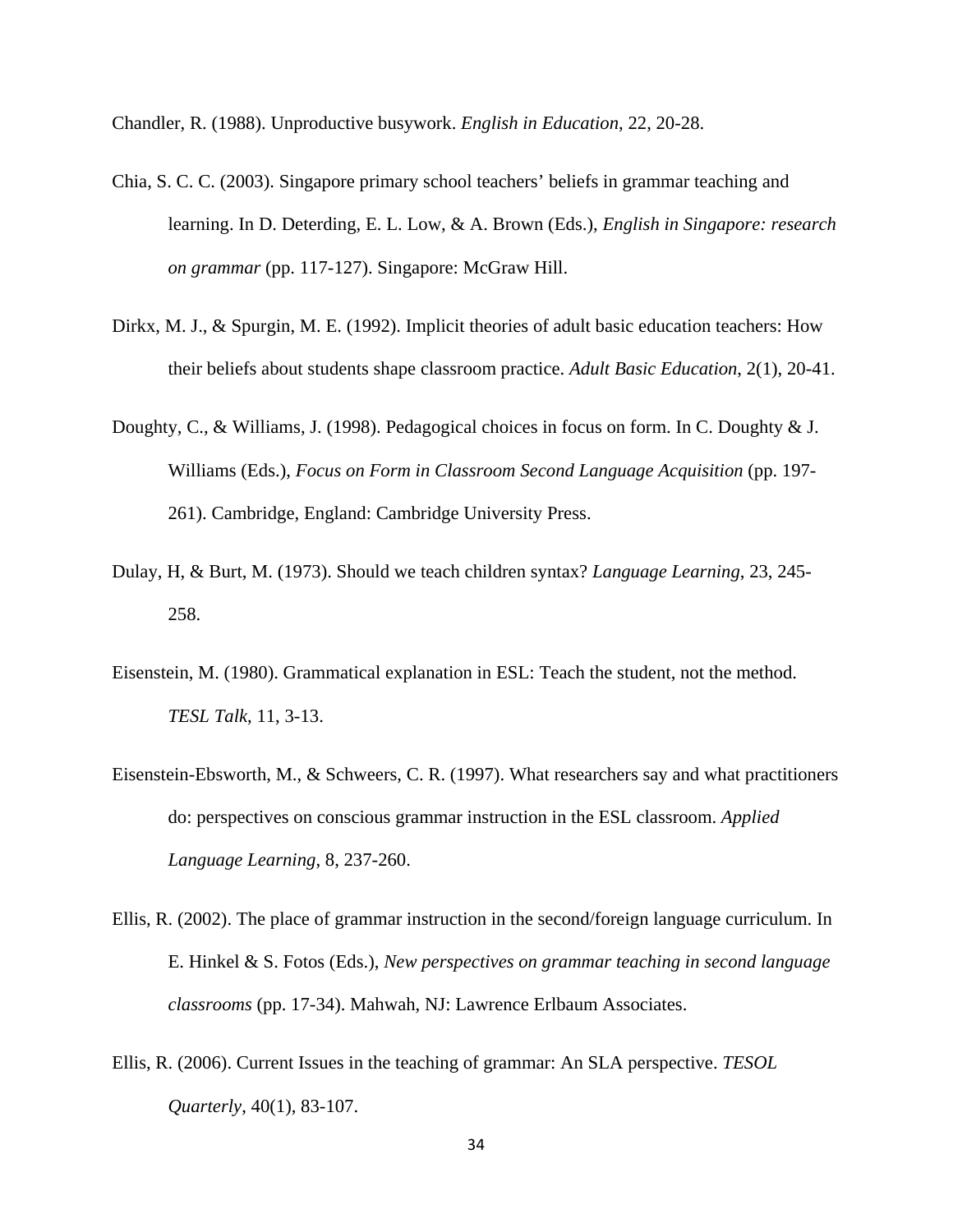- Ellis, R. (2008). *The study of second language acquisition*. Oxford, England: Oxford University Press.
- Faerch, C. (1985). Metatalk in FL classroom discourse. *Studies in Second Language Acquisition*, 7(2), 184-199.
- Farrell, T. S. C., & Lim, P. C. P. (2005). Conceptions of grammar teaching: A case study of teachers' beliefs and classroom practices. *TESL-EJ*, 9(2), 1-12.
- Fisherbein, M., & Ajzen, I. (1975). *Beliefs, attitude, intention, and behavior: An introduction to theory and research*. Reading, MA: Addition-Wesley.

Halliwell, S. (1993). *Grammar matters*. London, England: CILT.

- Hinkel, E., & Fotos, S. (2002). From theory to practice: A teacher's view. In E. Hinkel and S. Fotos (Eds.), *New Perspectives on grammar teaching in second language classrooms* (pp.1-12). Mahwah, NJ: Lawrence Erlbaum Associates.
- Hutchison, T. (1987). *Using grammar books in the classrooms*. Oxford, England: Oxford University Press.
- Jeffries, S. (1985). English grammar terminology as an obstacle to second language learning. *The Modern Language Journal*, 69(4), 385-390.
- Johnson, K. E. (1994). The emerging beliefs and instructional practices of preservice English as a second language teachers. *Teaching & Teacher Education, 10* (4): 439-452.
- Kagan, D. M. (1992). Implications of research on teacher beliefs. *Educational Psychologist*, 27(1), 65-90.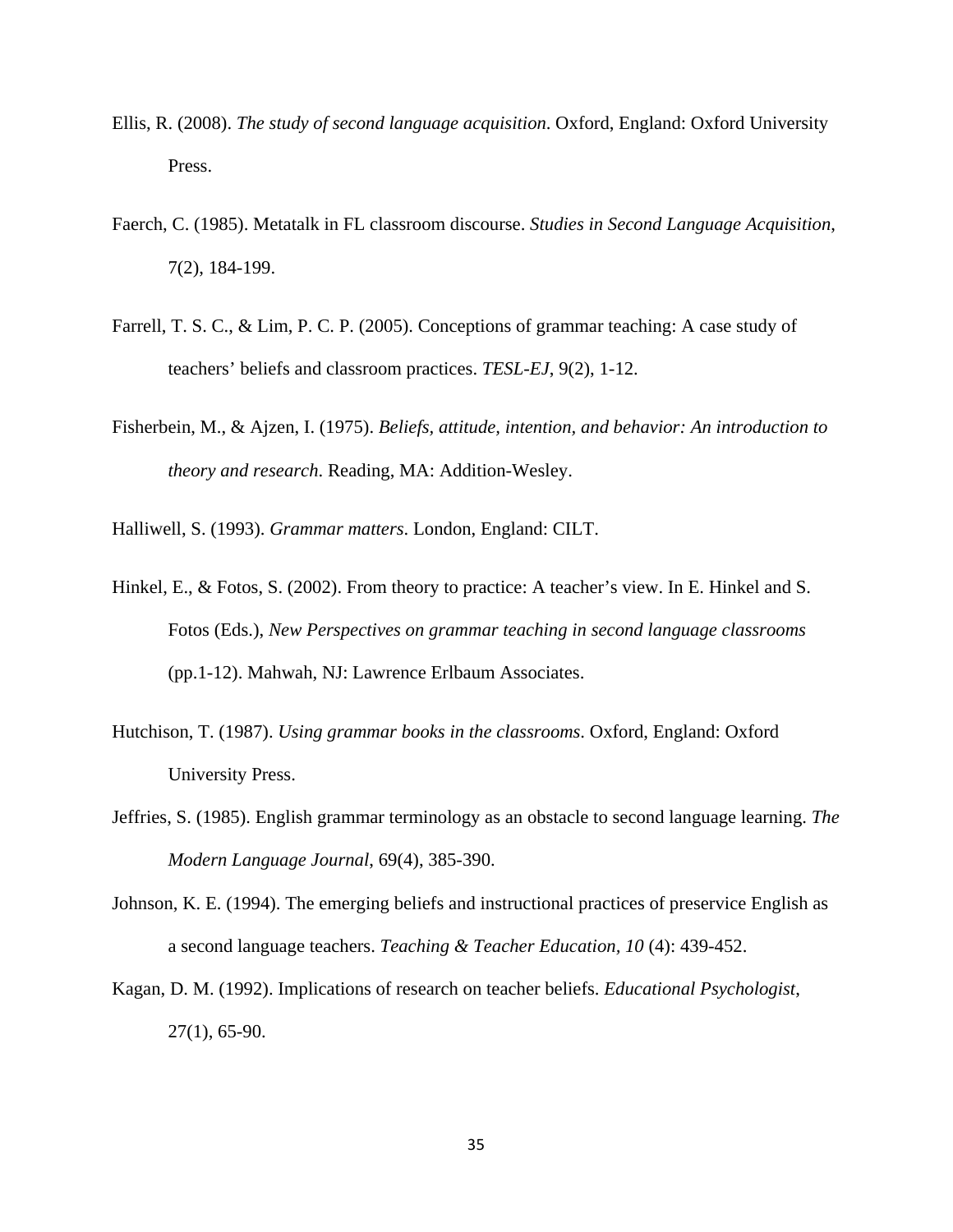- Konopak, B. C., & Williams, N. L. (1994). Elementary teacher beliefs and decision about vocabulary learning and instruction. *Yearbook of the National Reading Conference*, 43, 485-495.
- Krashen, S. (1982). *Principles and practice in second language acquisition*. Oxford, England: Pergamon.
- Krashen, S. D, & Terrell, T. D. (1983). *The Natural Approach*. Oxford, England: Pergamon.
- Lam, Y. (2000). Technophilia vs. technophobia : A preliminary look at why second-language teachers do or do not use technology in their classroom. *Canadian Modern Language Review*, 56, 390-420.
- Larsen-Freeman, D. (1991). Teaching grammar. In M. Celce-Murcia (Ed.), *Teaching English as a second or foreign language* (pp. 279-296). Boston, MA: Heinle & Heinle.
- Lawrence, G. P. (2001). Second language teacher belief systems toward computer-mediated language learning: Defining teacher belief systems. In K. Cameron (ed.), *C.A. L. L. – The challenge of change: Research and practice* (pp. 41-52). Exeter, England: ElmBank Publications.
- Long, M. (1991). Focus on From: A design feature in language teaching methodology. In K. de Bot, R. Ginsberg & C. Kramsch (Eds.), *Foreign language research in cross-cultural perspective* (pp. 39-52). Amsterdam: John Benjamins.
- Long, M., & Robinson, P. (1998). Theory, research and practice. In C. Doughty & J. Williams (Eds.), *Focus on Form in Classroom Second Language Acquisition* (pp. 15-41). Cambridge, England: Cambridge University Press.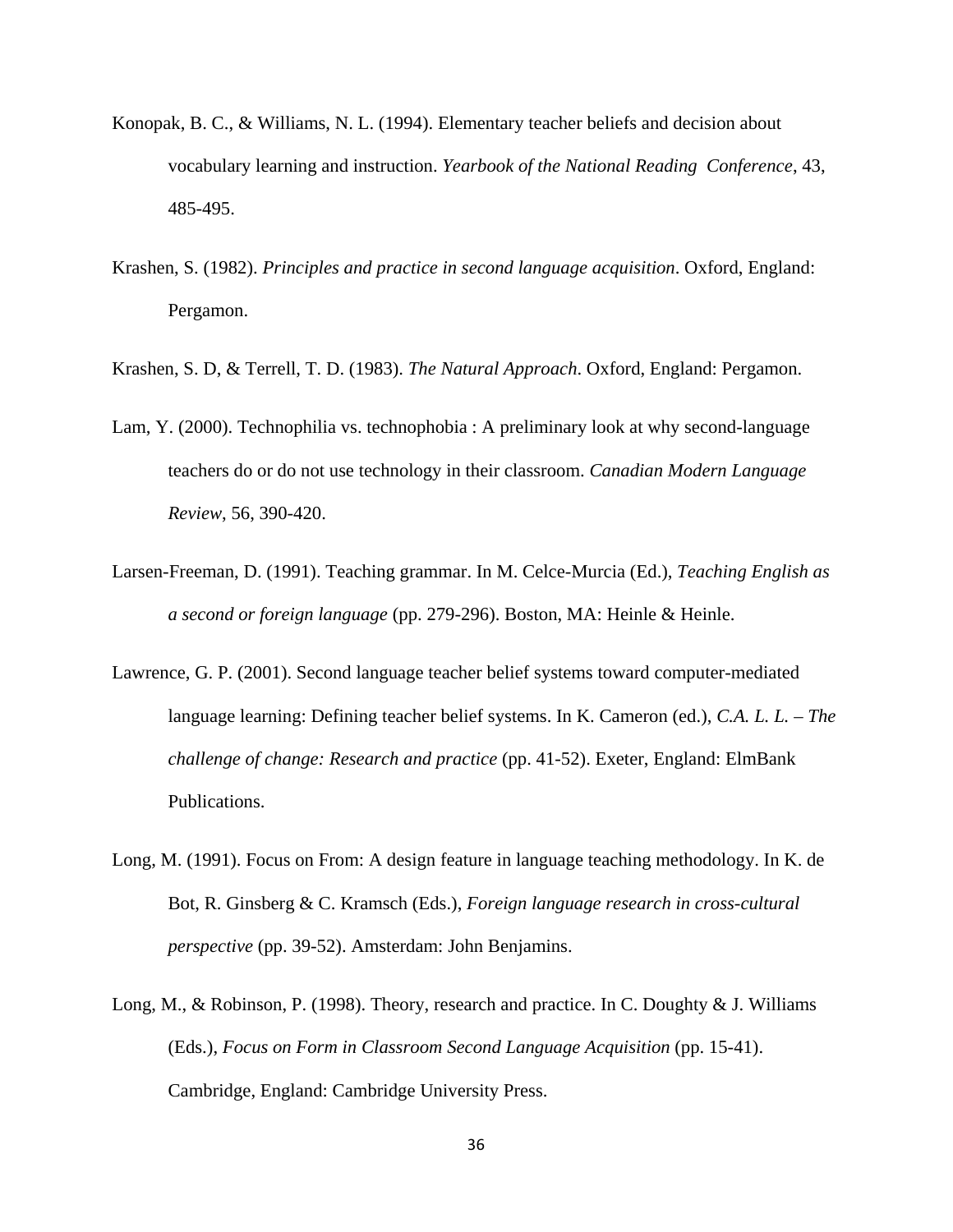- Mantero, M. (2005). Language, education, and success: A view of emerging beliefs and strategies in the Southeastern United States. *TESL-EJ*, 9(1), 1-15.
- Munby (1982). The place of teachers' beliefs in research on teacher thinking and decision making, and an alternative methodology. *Instructional Science*, 11, 201-225.
- Munby (1983). *A qualitative study of teachers' beliefs and principles*. Paper presented at the Annual Meeting of the American Educational Research Association, Montreal, Canada.
- Olson, J. R., & Singer, M. (1994). Examining teachers' beliefs, reflective change, and the teaching of reading. *Reading Research and Instruction*, 34(2), 97-110.
- Pajares, M. F. (1992). Teachers' beliefs and educational research: Cleaning up a messy construct. *Review of Educational Research*, 62(3), 307-332.
- Pinkley, D., & Kocienda, G. J. (2003). *SPIN! Grammar, vocabulary, and writing*. White plains, NY: Longman.
- Sakui, K., & Gaies, S. J. (2003). A case study: beliefs and metaphors of a Japanese teacher of English. In P. Kalaja, & A. M. F. Bacerlos (Eds.), *Beliefs about SLA: New Research Approaches* (pp. 153-170). Netherlands: Kluwer Academic Publishers.
- Schulz, R. A. (1996). Focus on form in the foreign language classroom: students' and teachers' views on error correction and the role of grammar. *Foreign Language Annals*, 29, 343- 364.
- Schulz, R. A. (2001). Cultural differences in student and teacher perception concerning the role of grammar instruction and corrective feedback: USA-Colombia. *Modern Language Journal*, 85, 244-258.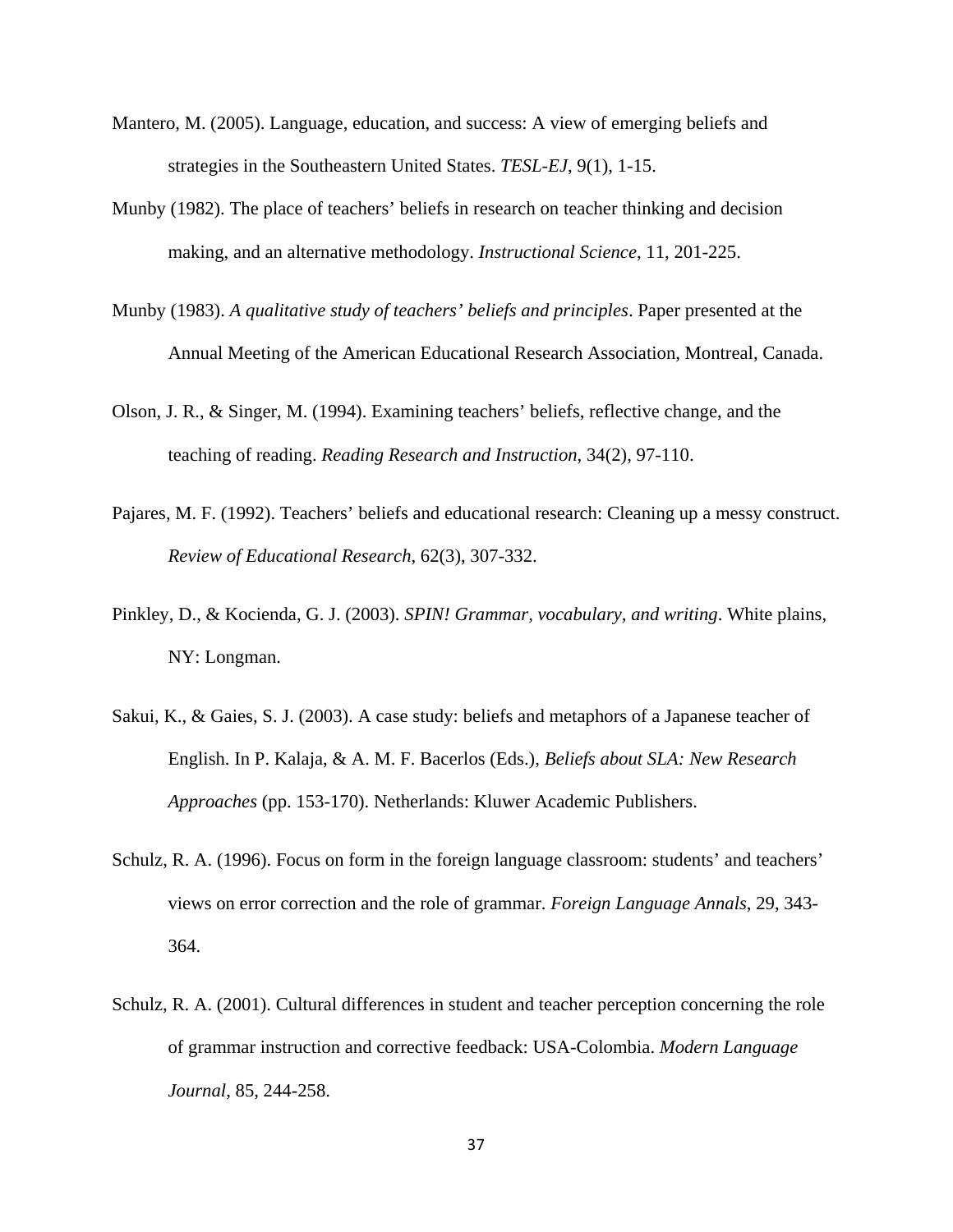- Seedhouse, P. (1997). The case of the missing "no": The relationship between pedagogy and interaction. *Language Learning*, 47(3), 547-583.
- Swan, M. (1994). Design criteria for pedagogical language rules. In M. Bygate, A. Tonkyn, & E. Williams (Eds.), *Grammar and the language teacher* (pp. 45-55). London, England: Prentice Hall.
- Ur, P. (1996). *A course in language teaching: Practice and theory*. Cambridge, England: Cambridge University Press.
- Williams, M., & Burden, R. L. (1997). *Psychology for language teachers: A social constructivist approach*. Cambridge, England: Cambridge University Press.
- Woods, D. (1996). *Teacher cognition in language teaching: Beliefs, decision-making, and classroom practice*. New York, NY: Cambridge University Press.
- Zacharias, N. T. (2005). Teachers' beliefs about internationally published materials: A survey of tertiary English teachers in Indonesia. *RELC Journal*, 36, 23-38.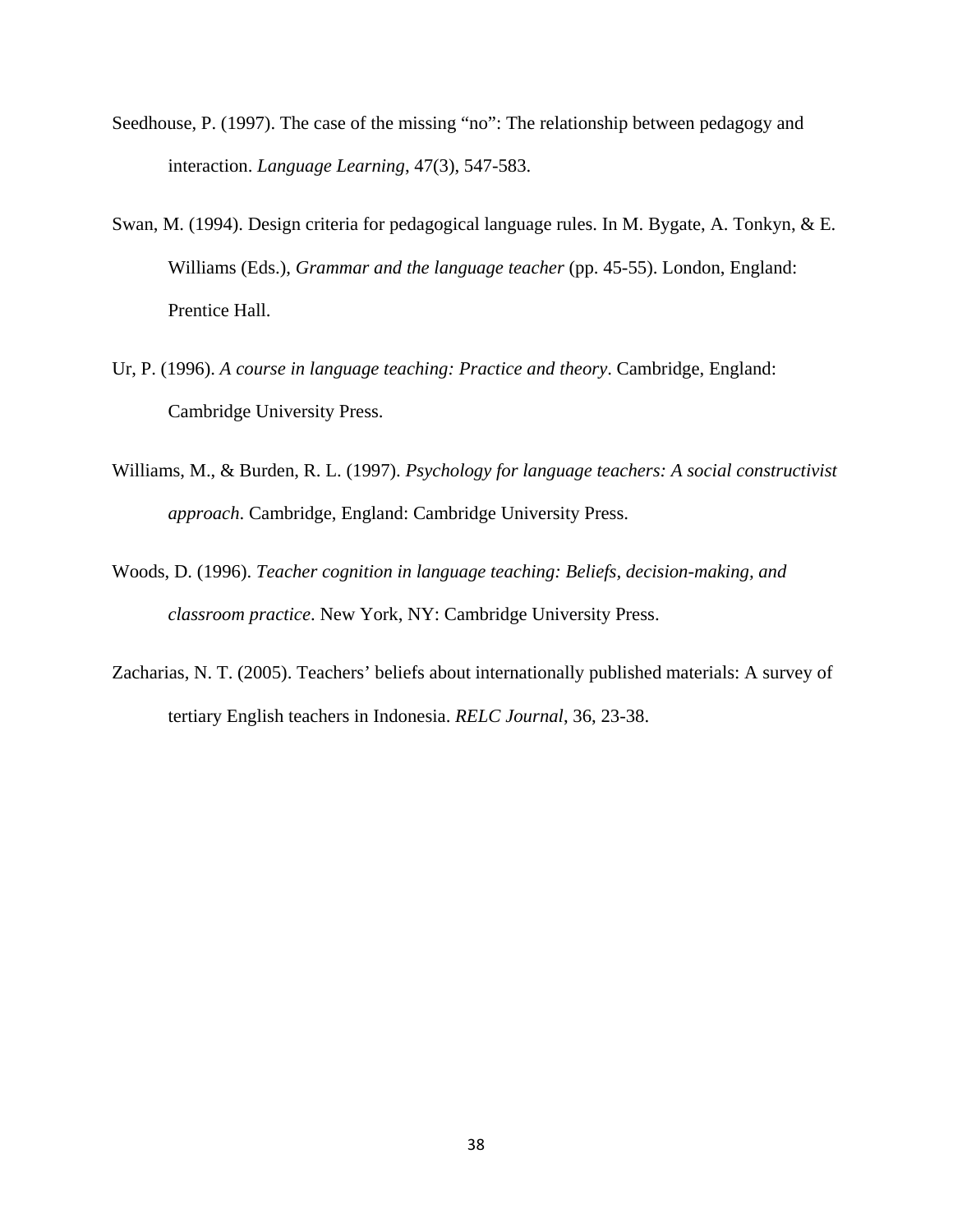## **Appendix**

Dear Teachers,

My name is Thu Tran. I am currently a doctoral student in Teaching English to Speakers of Other Languages at Alliant International University. I am doing a research study investigating English as a second language (ESL) teachers' beliefs about grammar teaching. I would like to invite you to take part in my study as participants by completing a short survey questionnaire (two pages). I will leave this invitation and survey questionnaire with your Academic Director. Please save some time to complete and return it to her as soon as you can. You will not be asked to disclose your identity and your work place will not be stated in the report. The information you provide will be of great importance to shed more light on ESL grammar teaching. I highly appreciate your cooperation.

You are welcome to contact the researcher at any time if you wish to know more about the study. My personal details will be provided below.

Thu Tran

Alliant International University

Phone: 858 635 4328

Email: [ttran@alliant.edu](mailto:ttran@alliant.edu)

#### **Please turn the page and complete the questionnaire.**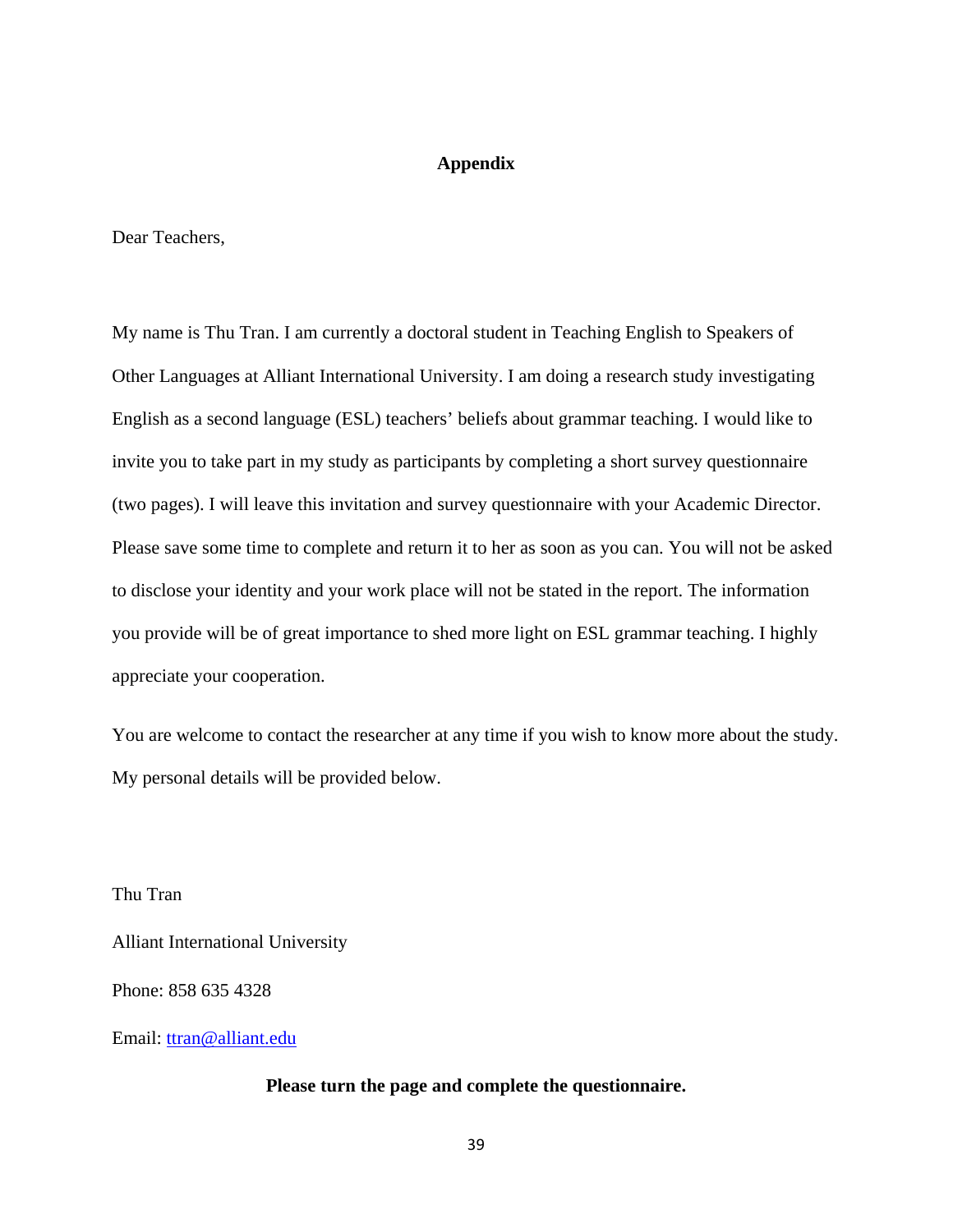## **Survey questionnaire on ESL teachers' beliefs in teaching grammar**

(partially adapted from Schulz, 2001)

Dear participants,

Thank you for agreeing to complete this survey. You will not be asked to provide your name so your identity will be completely anonymous to the researcher.

## **Please provide some of your biographical information**

☺Gender : M…. F….. ☺Age:……… ☺Length of ESL teaching experience:……years

☺ Degree held: AA BA BS MA MS EdD PhD

## **Directions**: **Please read the questionnaire items carefully and circle the answer you agree**.

- **4= strongly agree**
- **3= agree**
- **2= disagree**
- **1= strongly disagree**

| The formal study of grammar is essential to the eventual mastery of a foreign or second language, when I          |
|-------------------------------------------------------------------------------------------------------------------|
| Generally speaking, students' communicative ability improves most quickly if they study and practice the<br>2.    |
| Grammar is best taught explicitly. That is, rules should be clearly stated and pointed out to the students.<br>3. |
| Grammar should be mainly practiced in oral communication.<br>4.                                                   |
| 5. Grammar is best taught implicitly. That is, grammar rules should not be pointed out but they should be un      |
| exposure.                                                                                                         |
| Grammar should be mainly practiced in written forms.<br>6.                                                        |
| 7. When my students make grammar mistakes when talking, I will ignore them so that they can be more con           |
| Grammar is best taught inductively (students examining many examples to find out patterns).<br>8.                 |
| 9. The previous training you received greatly improved your confidence and skills in teaching grammar.            |
| 10. Grammar is best taught deductively (telling the rules to the students first).                                 |
| 11. When my students make grammar mistakes while talking, I will stop them to repeat what they have just s        |
| their awareness about the mistakes.                                                                               |
| 12. Grammar should best be taught either explicitly or implicitly depending on the confidence of the teacher      |
| 13. Many ESL students make grammar mistakes because of their native language influence.                           |
| 14. Grammar should only be taught or mentioned when a particular grammar point appears in the material or         |
| $4 =$ strongly agree                                                                                              |
| $3 = \text{agree}$                                                                                                |
| $2=$ disagree                                                                                                     |
| 1= strongly disagree                                                                                              |
| 15. Students' native languages significantly influence their ability to learn English grammar.                    |
| 16. Metalanguage (terms used to describe language such as pronouns, prepositions or relative clauses) should      |
| language learners.                                                                                                |
| 17. Grammar should best be taught either explicitly or implicitly depending on the difficulty of the grammar      |